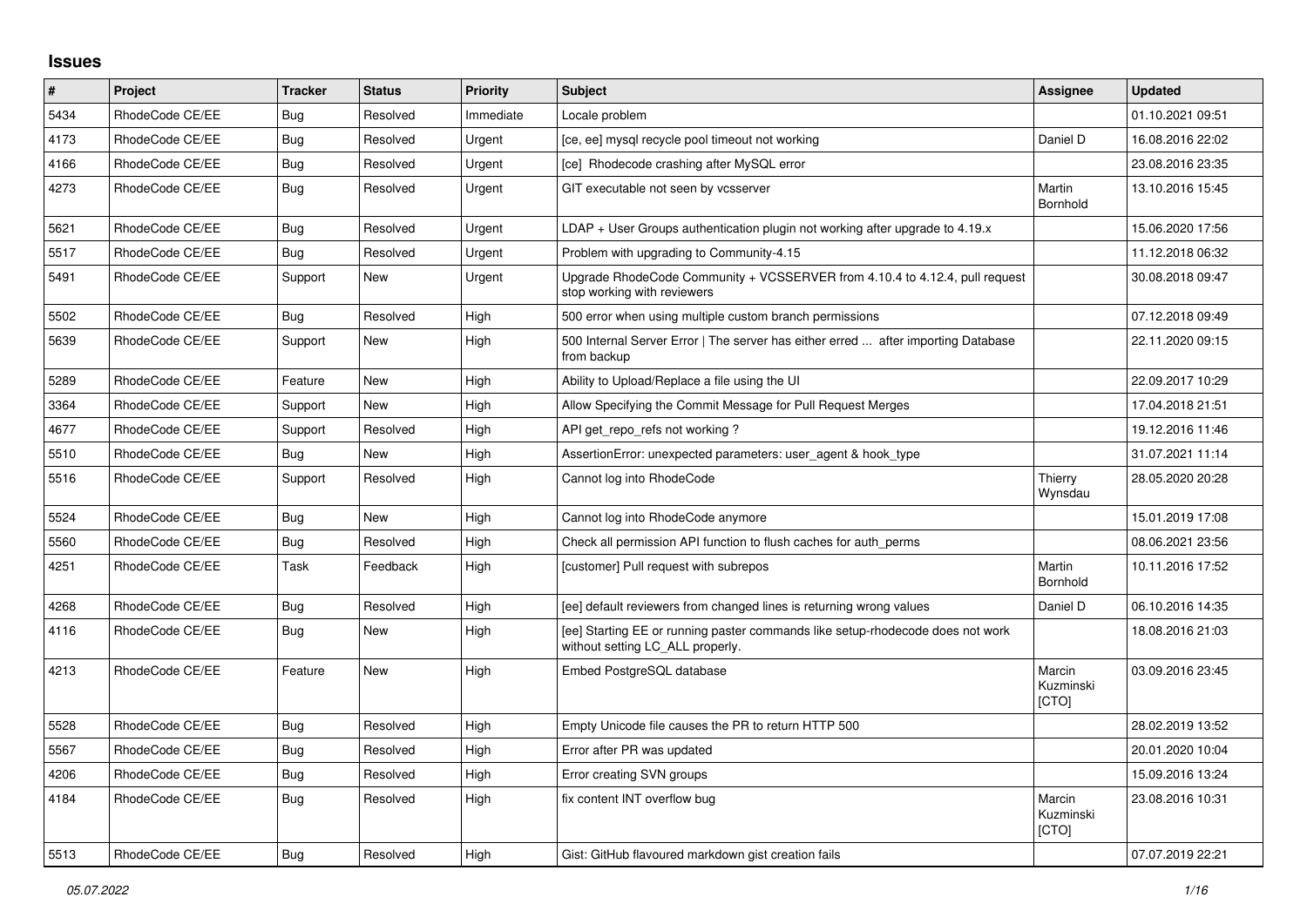| $\pmb{\#}$ | Project         | <b>Tracker</b> | <b>Status</b> | <b>Priority</b> | Subject                                                                                 | Assignee                     | <b>Updated</b>   |
|------------|-----------------|----------------|---------------|-----------------|-----------------------------------------------------------------------------------------|------------------------------|------------------|
| 4243       | RhodeCode CE/EE | Support        | Resolved      | High            | Gist visibility update?                                                                 | Martin<br>Bornhold           | 27.09.2016 06:40 |
| 4223       | RhodeCode CE/EE | Bug            | Resolved      | High            | [git, tags] annotated tags not appearing in UI                                          | Daniel D                     | 12.09.2016 06:12 |
| 5489       | RhodeCode CE/EE | Bug            | Resolved      | High            | grant_user_permission_to_repo_group API call fails to set permissions on child<br>repos |                              | 11.07.2018 09:57 |
| 5576       | RhodeCode CE/EE | <b>Bug</b>     | Resolved      | High            | Hosting many repositories                                                               | Craig Fairhurst              | 12.02.2020 12:55 |
| 5680       | RhodeCode CE/EE | <b>Bug</b>     | New           | High            | Inconsistent timezone display                                                           |                              | 20.04.2022 14:15 |
| 4199       | RhodeCode CE/EE | Bug            | Resolved      | High            | investigate: ongoing SSL problems when switching to 4.X from 3.X                        | Johannes<br>Bornhold         | 15.09.2016 13:14 |
| 5399       | RhodeCode CE/EE | Bug            | In Progress   | High            | Issues with Git LFS integration                                                         |                              | 07.07.2019 22:21 |
| 3372       | RhodeCode CE/EE | Bug            | In Progress   | High            | [Idap, groups] Customer gets an empty list of groups                                    | Mikhail<br>Chernykh          | 08.06.2016 11:32 |
| 5552       | RhodeCode CE/EE | Feature        | <b>New</b>    | High            | PR dependency across repos                                                              |                              | 22.06.2019 01:15 |
| 5636       | RhodeCode CE/EE | Bug            | Resolved      | High            | Remap and Rescan 500 Internal Server Error                                              |                              | 30.04.2021 08:53 |
| 5433       | RhodeCode CE/EE | Bug            | Resolved      | High            | RhodeCode Community 4.11 doesn't handle HG largefiles extension                         |                              | 01.02.2018 20:08 |
| 5645       | RhodeCode CE/EE | <b>Bug</b>     | New           | High            | Rhodecode returns 400 Bad request on huge mercurial repos                               |                              | 18.12.2020 06:29 |
| 5604       | RhodeCode CE/EE | <b>Bug</b>     | Resolved      | High            | Search error on second result page                                                      | Daniel D                     | 30.03.2020 16:01 |
| 4304       | RhodeCode CE/EE | Bug            | Resolved      | High            | Search: Internal Server Error                                                           |                              | 26.11.2016 16:26 |
| 5391       | RhodeCode CE/EE | Task           | Resolved      | High            | Secure Email change                                                                     |                              | 17.04.2018 21:50 |
| 4233       | RhodeCode CE/EE | Bug            | Resolved      | High            | slack, git push problem                                                                 | Daniel D                     | 26.09.2016 11:56 |
| 317        | Documentation   | Feature        | New           | High            | Styling                                                                                 | <b>Brian Butler</b>          | 07.07.2016 10:10 |
| 4235       | RhodeCode CE/EE | Task           | Resolved      | High            | Support GIT LFS server                                                                  |                              | 23.03.2017 17:24 |
| 5606       | RhodeCode CE/EE | Bug            | Resolved      | High            | SVN + ssh subdirectory failure                                                          | Daniel D                     | 09.04.2020 03:29 |
| 5608       | RhodeCode CE/EE | <b>Bug</b>     | Resolved      | High            | svn+ssh user set incorrectly                                                            | Daniel D                     | 31.03.2020 18:21 |
| 5436       | RhodeCode CE/EE | <b>Bug</b>     | Resolved      | High            | Unable To Open Pull Request in 4.11.2                                                   |                              | 14.02.2018 11:14 |
| 5622       | RhodeCode CE/EE | <b>Bug</b>     | Resolved      | High            | Upgrade from 4.18.3 to 4.19.3 broke all PRs                                             |                              | 28.07.2020 16:44 |
| 5523       | RhodeCode CE/EE | Bug            | Resolved      | High            | user from AD is asked to change his password when logs in.                              | Thierry<br>Wynsdau           | 28.05.2020 20:28 |
| 5519       | RhodeCode CE/EE | <b>Bug</b>     | New           | High            | User unable to fork the repo despite setting Repository Forking to Disabled             |                              | 11.12.2018 22:21 |
| 5414       | RhodeCode CE/EE | <b>Bug</b>     | New           | High            | When Opening New Pull Request, Target Revision Default Is Undesireable                  |                              | 11.04.2018 23:20 |
| 5227       | RhodeCode CE/EE | Bug            | New           | Normal          | 400 during a svn checkout, file with special chars                                      |                              | 23.02.2017 17:43 |
| 3549       | RhodeCode CE/EE | Bug            | Resolved      | Normal          | [4.0.0 regression], file source links use last commit id instead of current commit id   | Marcin<br>Kuzminski<br>[CTO] | 21.04.2016 16:10 |
| 4274       | RhodeCode CE/EE | Bug            | Resolved      | Normal          | 500 error when push big objects                                                         |                              | 13.02.2017 19:53 |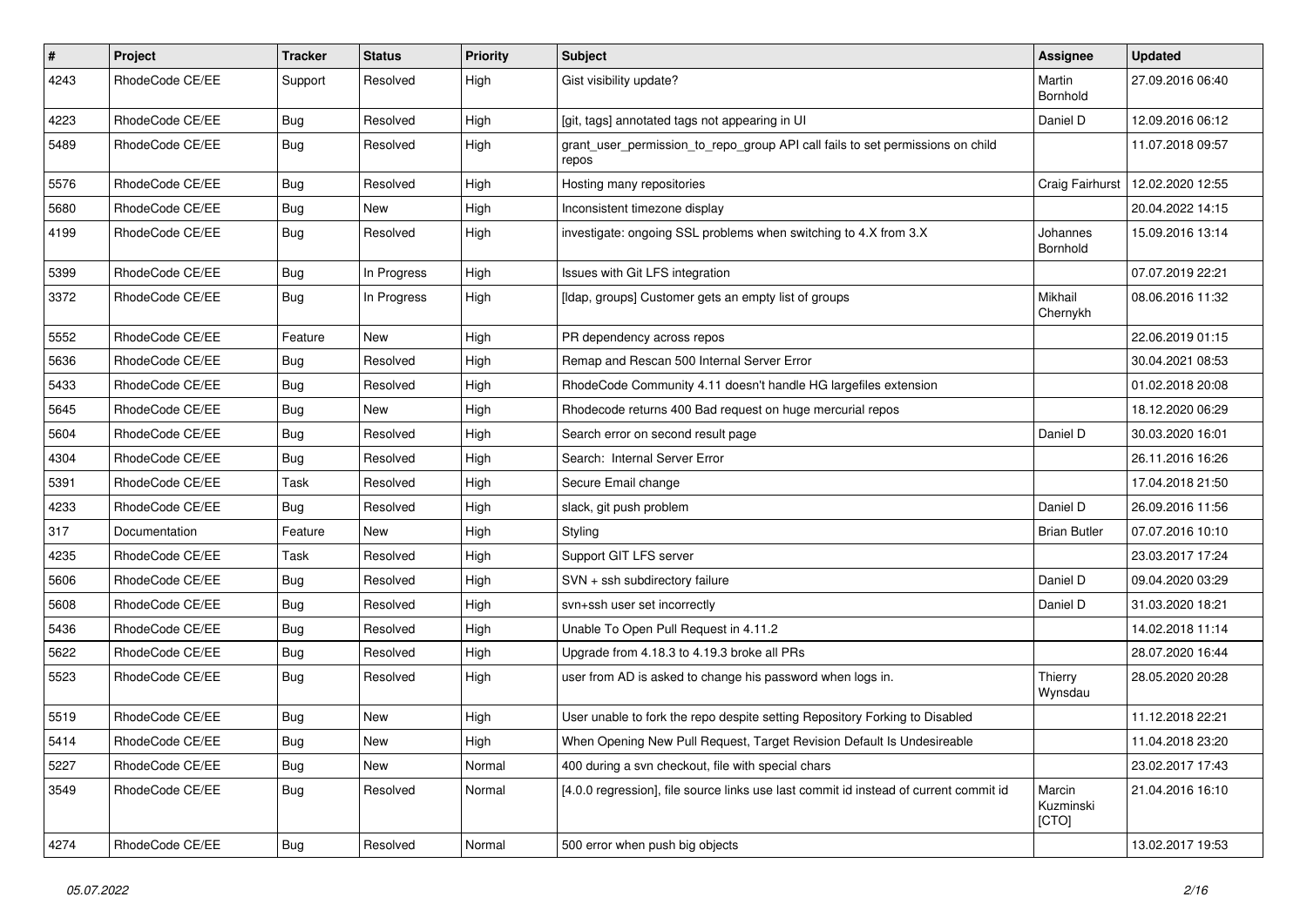| #    | Project              | <b>Tracker</b> | <b>Status</b> | <b>Priority</b> | Subject                                                                                                                                                                              | Assignee                     | <b>Updated</b>   |
|------|----------------------|----------------|---------------|-----------------|--------------------------------------------------------------------------------------------------------------------------------------------------------------------------------------|------------------------------|------------------|
| 5550 | RhodeCode CE/EE      | Bug            | New           | Normal          | 500 Internal Server Error   The server has either erred or is incapable of performing<br>the requested operation.                                                                    |                              | 18.04.2019 17:12 |
| 5218 | RhodeCode CE/EE      | Bug            | New           | Normal          | 500 when forking repository, when using special chars in password.                                                                                                                   |                              | 19.02.2017 21:46 |
| 1457 | RhodeCode CE/EE      | Feature        | New           | Normal          | add allow permissions inheritance on repo groups                                                                                                                                     |                              | 22.09.2017 10:27 |
| 5404 | RhodeCode CE/EE      | Task           | <b>New</b>    | Normal          | Add an option to detach review rules when deleting an user                                                                                                                           |                              | 22.11.2017 11:23 |
| 3978 | RhodeCode CE/EE      | Feature        | New           | Normal          | Add bug tracker                                                                                                                                                                      |                              | 05.06.2016 21:20 |
| 3980 | RhodeCode CE/EE      | Feature        | New           | Normal          | Add CI engine                                                                                                                                                                        |                              | 05.06.2016 21:32 |
| 3981 | RhodeCode CE/EE      | Feature        | Resolved      | Normal          | Add cloud hosting like Gitlab, GitHub                                                                                                                                                |                              | 02.03.2020 09:14 |
| 5638 | RhodeCode CE/EE      | Feature        | New           | Normal          | Add "Copy full url path" button                                                                                                                                                      |                              | 05.02.2021 20:23 |
| 4191 | RhodeCode CE/EE      | Feature        | <b>New</b>    | Normal          | Add custom Image logo option to header                                                                                                                                               |                              | 22.08.2016 14:49 |
| 4182 | RhodeCode CE/EE      | Feature        | New           | Normal          | add direct link from notification to corresponding PR                                                                                                                                |                              | 19.08.2016 12:35 |
| 5641 | RhodeCode CE/EE      | Feature        | New           | Normal          | "Add draft" / (x) button usability                                                                                                                                                   |                              | 30.11.2020 20:53 |
| 5611 | RhodeCode CE/EE      | Feature        | Resolved      | Normal          | Add information "is the pull request up to date?" in the PR page                                                                                                                     |                              | 03.10.2021 23:24 |
| 4250 | RhodeCode CE/EE      | <b>Bug</b>     | Resolved      | Normal          | Adding a reviewer into existing PR doesn't set a reason.                                                                                                                             | Marcin<br>Kuzminski<br>[CTO] | 07.10.2016 20:05 |
| 4282 | RhodeCode CE/EE      | Task           | Resolved      | Normal          | Add inode limit together with disk usage                                                                                                                                             | Marcin<br>Kuzminski<br>[CTO] | 19.10.2016 12:18 |
| 3979 | RhodeCode CE/EE      | Feature        | <b>New</b>    | Normal          | Add kanban board                                                                                                                                                                     |                              | 05.06.2016 21:20 |
| 4063 | RhodeCode Appenlight | Feature        | <b>New</b>    | Normal          | add option to specify custom value in dashboard select                                                                                                                               |                              | 30.06.2016 15:17 |
| 5537 | RhodeCode CE/EE      | Task           | Resolved      | Normal          | Add owner to create pull request API                                                                                                                                                 |                              | 28.02.2019 13:52 |
| 5405 | RhodeCode CE/EE      | Bug            | <b>New</b>    | Normal          | Add repository from UI leads to HTTP/404                                                                                                                                             |                              | 28.11.2017 11:39 |
| 3999 | RhodeCode CE/EE      | Feature        | Resolved      | Normal          | Add `send account information` to user creation page                                                                                                                                 |                              | 28.06.2016 15:22 |
| 5229 | RhodeCode CE/EE      | Task           | Resolved      | Normal          | add support for https://clipboardjs.com/                                                                                                                                             |                              | 21.01.2020 02:19 |
| 5225 | RhodeCode CE/EE      | Task           | Resolved      | Normal          | add tag of author/contribitor to comments                                                                                                                                            |                              | 11.05.2017 11:10 |
| 5582 | RhodeCode Control    | Feature        | New           | Normal          | Add the version number of a PR in the HTTP API                                                                                                                                       |                              | 15.01.2020 10:45 |
| 3987 | RhodeCode Appenlight | Bug            | New           | Normal          | adjust footer so it's consistent with the website footer                                                                                                                             |                              | 15.06.2016 10:20 |
| 4278 | RhodeCode CE/EE      | Bug            | Resolved      | Normal          | [admin] Clicking the save button in admin -> settings -> issue tracker leads to<br>exception if no patterns entered.                                                                 | Daniel D                     | 18.10.2016 13:38 |
| 5410 | RhodeCode CE/EE      | Bug            | New           | Normal          | After converting to CE, we get the following error when trying to view some repos in<br>the UI: "UnicodeDecodeError: 'ascii' codec can't decode byte" (full error in<br>Description) |                              | 25.01.2018 20:45 |
| 5556 | RhodeCode CE/EE      | <b>Bug</b>     | New           | Normal          | After upgrade RhodeCode Enterprise, pull request via API adds repo owner as<br>default reviewer                                                                                      |                              | 01.01.2020 13:09 |
| 4269 | RhodeCode CE/EE      | Support        | Resolved      | Normal          | Allow flash messages to be permanently surpressed                                                                                                                                    | Marcin Lulek                 | 14.10.2016 12:46 |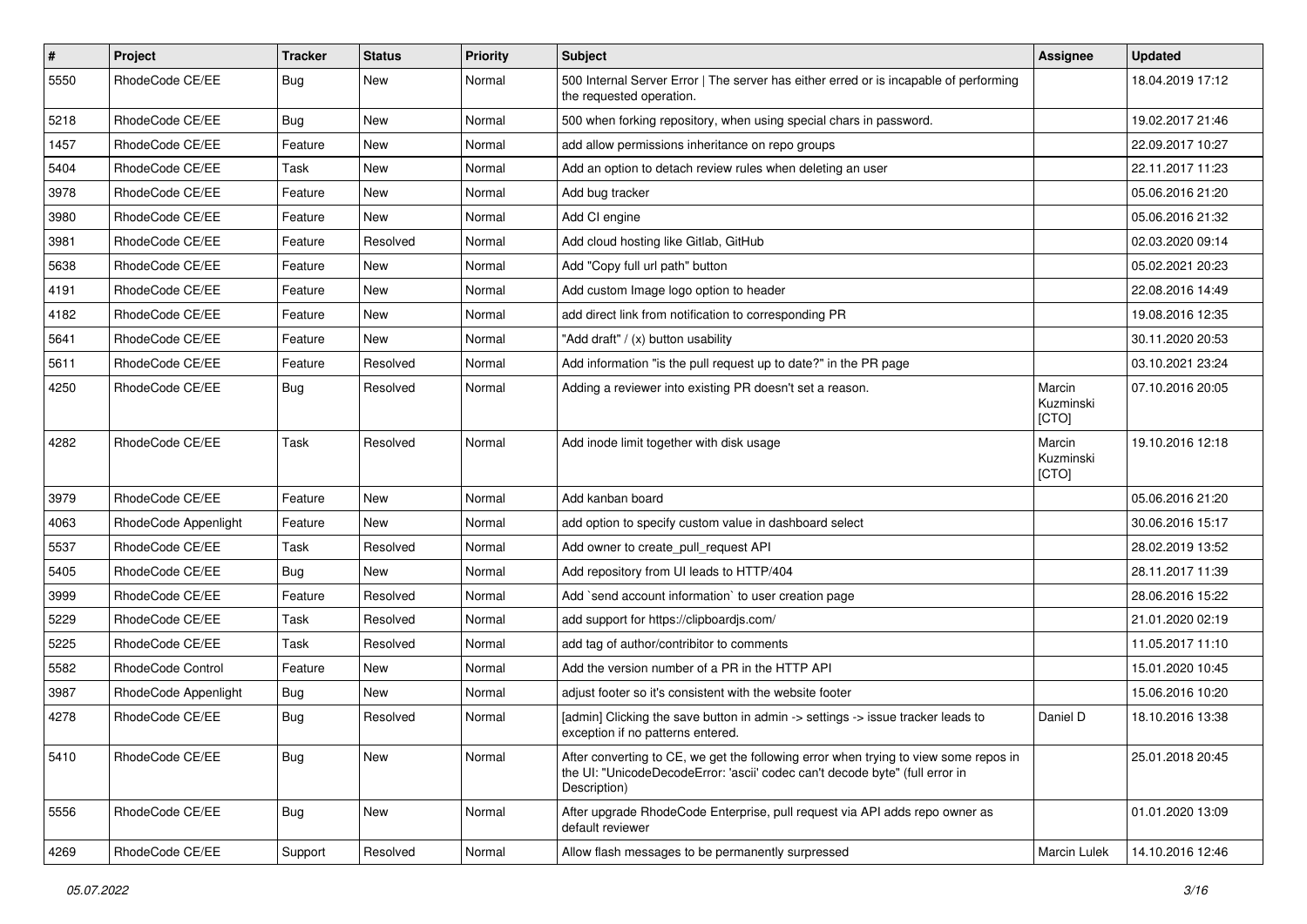| $\vert$ # | Project              | <b>Tracker</b> | <b>Status</b> | <b>Priority</b> | <b>Subject</b>                                                                                | Assignee                     | <b>Updated</b>   |
|-----------|----------------------|----------------|---------------|-----------------|-----------------------------------------------------------------------------------------------|------------------------------|------------------|
| 4071      | RhodeCode Appenlight | Feature        | New           | Normal          | Allow for easy out-out of assigned permissions                                                |                              | 05.07.2016 10:14 |
| 5617      | RhodeCode CE/EE      | Feature        | <b>New</b>    | Normal          | Allow PRs to non-head bookmarks                                                               |                              | 20.05.2020 12:25 |
| 3373      | RhodeCode CE/EE      | Feature        | New           | Normal          | Allow to create Bookmarks and Branches from UI                                                |                              | 05.04.2016 09:21 |
| 4290      | RhodeCode CE/EE      | Task           | New           | Normal          | Allow to transplant the review status to merged commits                                       |                              | 17.04.2018 21:50 |
| 5423      | Documentation        | Support        | Resolved      | Normal          | API-Documentation for Method "create_repo_group" faulty                                       |                              | 22.01.2018 16:23 |
| 3260      | RhodeCode CE/EE      | Task           | New           | Normal          | api: expose get repo node method                                                              |                              | 17.03.2016 12:56 |
| 5527      | RhodeCode CE/EE      | Support        | <b>New</b>    | Normal          | API: expose human readable failure reason                                                     |                              | 30.01.2019 17:43 |
| 5201      | RhodeCode CE/EE      | Task           | Resolved      | Normal          | API: implement describe-methods                                                               |                              | 13.02.2017 15:57 |
| 4301      | RhodeCode CE/EE      | Feature        | New           | Normal          | [API] toggle force_password_reset in api for Idap users                                       |                              | 28.10.2016 15:43 |
| 3093      | Documentation        | Task           | <b>New</b>    | Normal          | [API] - update hg/git update pr API. Auto updates PR on push                                  | <b>Brian Butler</b>          | 01.07.2016 14:15 |
| 3334      | RhodeCode CE/EE      | Bug            | New           | Normal          | Attempt to edit .coveragerc through the online file editor                                    |                              | 17.03.2016 13:49 |
| 5321      | RhodeCode CE/EE      | Feature        | Resolved      | Normal          | Audit logs                                                                                    |                              | 21.06.2017 12:49 |
| 3362      | RhodeCode CE/EE      | Task           | New           | Normal          | auth-plugins, indicate visually that plugin is turned on but NOT enabled                      |                              | 22.03.2016 19:03 |
| 4062      | RhodeCode Appenlight | Feature        | <b>New</b>    | Normal          | A way to see browser breakdown for an error                                                   |                              | 30.06.2016 15:16 |
| 4252      | RhodeCode CE/EE      | Support        | <b>New</b>    | Normal          | Backup & Recovery                                                                             |                              | 07.10.2016 19:47 |
| 4272      | RhodeCode CE/EE      | Feature        | New           | Normal          | Better SPAM protection                                                                        |                              | 12.10.2016 11:14 |
| 4044      | RhodeCode CE/EE      | Feature        | Resolved      | Normal          | <b>Branch permissions</b>                                                                     |                              | 30.08.2018 09:48 |
| 5587      | RhodeCode CE/EE      | Bug            | Resolved      | Normal          | Broken metatags in 4.18.1                                                                     | <b>Marcin Lulek</b>          | 29.01.2020 11:46 |
| 4271      | RhodeCode CE/EE      | Bug            | Resolved      | Normal          | Browsing new repository groups via SVN issue                                                  | Martin<br>Bornhold           | 19.10.2016 11:11 |
| 2882      | RhodeCode CE/EE      | Feature        | <b>New</b>    | Normal          | Bulk comment submit                                                                           |                              | 17.03.2016 17:50 |
| 4666      | RhodeCode CE/EE      | Task           | Resolved      | Normal          | Bump git and mercurial to latest versions                                                     |                              | 02.12.2016 19:01 |
| 2944      | RhodeCode CE/EE      | Task           | <b>New</b>    | Normal          | Bump gunicorn to 19.4 version                                                                 |                              | 17.03.2016 12:58 |
| 5184      | RhodeCode CE/EE      | Task           | Resolved      | Normal          | bump pyramid to 1.7.X                                                                         |                              | 06.02.2017 21:50 |
| 4283      | RhodeCode CE/EE      | Task           | Resolved      | Normal          | bump whoosh to 2.7.4 release                                                                  |                              | 13.12.2016 21:08 |
| 5504      | RhodeCode CE/EE      | Feature        | New           | Normal          | Buttons to copy commit hash and to expand the commit message in the repo<br>summary view      |                              | 26.10.2018 00:59 |
| 5605      | RhodeCode CE/EE      | Bug            | Resolved      | Normal          | Cannot set subversion compatibility to 1.10                                                   |                              | 30.03.2020 17:27 |
| 3239      | RhodeCode CE/EE      | Task           | Resolved      | Normal          | Catch all route for repo page or repo group page is always executing checks for<br>every page |                              | 21.04.2016 11:30 |
| 4219      | RhodeCode CE/EE      | Feature        | Resolved      | Normal          | [ce, ee] Add mandatory reviewers for pull requests                                            | Marcin<br>Kuzminski<br>[CTO] | 20.06.2017 15:23 |
| 4163      | RhodeCode CE/EE      | Task           | <b>New</b>    | Normal          | [ce, ee] celery refactor + upgrade                                                            |                              | 15.08.2016 12:32 |
| 4147      | RhodeCode CE/EE      | Task           | New           | Normal          | [ce, ee, docs] Events documentation                                                           | Daniel D                     | 15.08.2016 12:33 |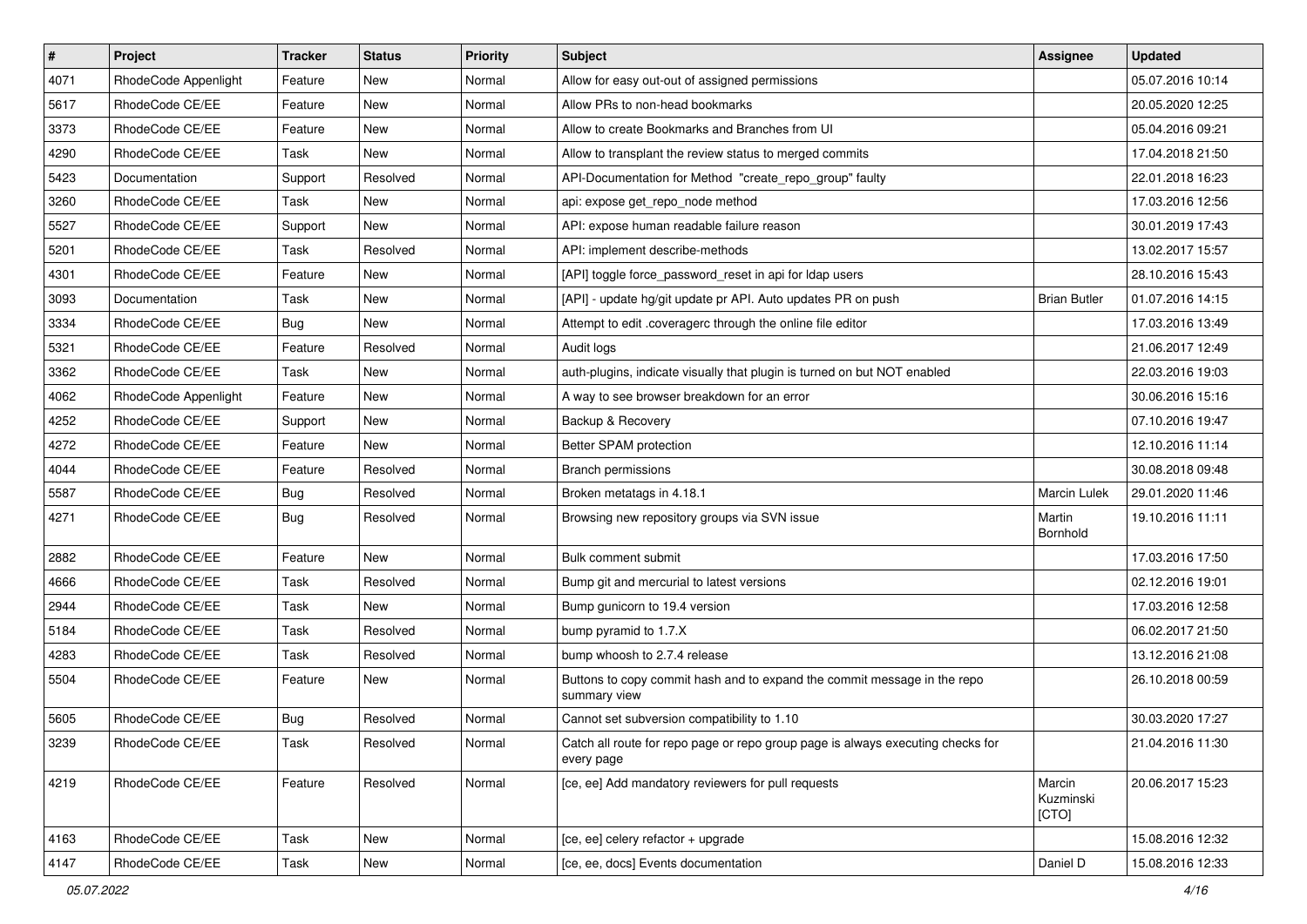| $\pmb{\#}$ | Project         | <b>Tracker</b> | <b>Status</b> | <b>Priority</b> | <b>Subject</b>                                                                               | <b>Assignee</b>              | <b>Updated</b>   |
|------------|-----------------|----------------|---------------|-----------------|----------------------------------------------------------------------------------------------|------------------------------|------------------|
| 4197       | RhodeCode CE/EE | Task           | New           | Normal          | [ce, ee] get list of users with their permissions to a repository                            | Daniel D                     | 22.09.2017 10:30 |
| 4211       | RhodeCode CE/EE | Feature        | Resolved      | Normal          | [ce, ee] increase webhook flexibility                                                        | Marcin<br>Kuzminski<br>[CTO] | 20.06.2022 10:55 |
| 4267       | RhodeCode CE/EE | Feature        | Resolved      | Normal          | [ce, ee] jira tracker integration wildcard project key support                               | Daniel D                     | 10.10.2016 20:13 |
| 4232       | RhodeCode CE/EE | Feature        | New           | Normal          | [ce, ee, pr, compare] redo diffs, support side by side diffs, html diffs                     | Daniel D                     | 25.10.2016 15:40 |
| 4091       | RhodeCode CE/EE | Bug            | Resolved      | Normal          | [ce, ee] Redmine integration blocks for 30 seconds if redmine server not available           | Daniel D                     | 15.07.2016 12:26 |
| 4092       | RhodeCode CE/EE | Bug            | Feedback      | Normal          | [ce, ee] Redmine/JIRA integrations - smart commits                                           | Daniel D                     | 21.07.2016 12:59 |
| 4179       | RhodeCode CE/EE | Task           | New           | Normal          | [ce, ee] refine perms summary list                                                           | Daniel D                     | 14.09.2016 12:09 |
| 4175       | RhodeCode CE/EE | Feature        | Resolved      | Normal          | [ce, ee] repo group integrations                                                             | Daniel D                     | 16.08.2016 20:00 |
| 4225       | RhodeCode CE/EE | Feature        | Resolved      | Normal          | [ce, ee] repo group integrations cascade to child repo groups                                | Daniel D                     | 14.09.2016 11:12 |
| 4110       | RhodeCode CE/EE | Bug            | In Progress   | Normal          | [ce, ee] repos can be named _admin, _static                                                  | Daniel D                     | 20.07.2016 19:51 |
| 4121       | RhodeCode CE/EE | Bug            | Resolved      | Normal          | [ce, ee] server announcement has extra margin                                                | Lisa Quatmann                | 26.09.2016 14:00 |
| 4192       | RhodeCode CE/EE | Feature        | Resolved      | Normal          | [ce, ee] slack/hipchat integrations group commits by branch pushed                           |                              | 09.09.2016 19:01 |
| 4208       | RhodeCode CE/EE | Bug            | New           | Normal          | [ce, ee] test errors get hidden by error page                                                | Daniel D                     | 14.09.2016 12:00 |
| 3950       | RhodeCode CE/EE | Bug            | Resolved      | Normal          | [ce, ee] trying to merge pr against a deleted branch/bookmark breaks the pr page             | Martin<br>Bornhold           | 27.10.2016 16:12 |
| 4288       | RhodeCode CE/EE | Task           | Resolved      | Normal          | [ce, ee] unify controllers that use diffs                                                    | Daniel D                     | 02.08.2017 11:41 |
| 4256       | RhodeCode CE/EE | Bug            | New           | Normal          | [ce, ee, ux] Source code highlight colors conflict with red/green inserted/deleted<br>blocks | Daniel D                     | 03.10.2016 05:00 |
| 4246       | RhodeCode CE/EE | Task           | New           | Normal          | [ce, ee, vcs, git] add tests for annotated git tags                                          | Daniel D                     | 13.02.2018 18:03 |
| 3454       | RhodeCode CE/EE | Task           | Feedback      | Normal          | [ce/ee] visually differentiate the two editions                                              | Marcin<br>Kuzminski<br>[CTO] | 10.08.2016 03:30 |
| 3963       | RhodeCode CE/EE | Bug            | New           | Normal          | [ce] Getting a newly added repo via remap/rescan via api gives no data                       |                              | 27.05.2016 05:02 |
| 4120       | RhodeCode CE/EE | Task           | New           | Normal          | [ce] replace get_repo_nodes api                                                              | Daniel D                     | 17.04.2018 21:49 |
| 3956       | RhodeCode CE/EE | <b>Bug</b>     | New           | Normal          | [ce] - svn commit with all 'None' properties (author, message, etc.)                         |                              | 23.05.2016 17:22 |
| 3971       | RhodeCode CE/EE | Bug            | Resolved      | Normal          | [ce, vcs] Merge requests/Pull requests failing due to rebase problem                         | Johannes<br>Bornhold         | 19.07.2016 15:54 |
| 5600       | RhodeCode CE/EE | Feature        | New           | Normal          | Change default repository landing page                                                       |                              | 27.01.2021 01:04 |
| 5609       | RhodeCode CE/EE | Support        | Resolved      | Normal          | Change git diff algorithm                                                                    |                              | 31.03.2020 22:08 |
| 5187       | RhodeCode CE/EE | Feature        | Resolved      | Normal          | changelog dynamic loading of commits                                                         |                              | 12.06.2018 12:31 |
| 5490       | RhodeCode CE/EE | Bug            | Resolved      | Normal          | Changes to repo group permissions via API are not audit logged                               |                              | 28.02.2019 13:52 |
| 5461       | RhodeCode CE/EE | <b>Bug</b>     | Resolved      | Normal          | Changes to user group permissions via API are not audit logged                               |                              | 30.08.2018 09:47 |
| 5631       | RhodeCode CE/EE | Feature        | New           | Normal          | Change target of PR                                                                          |                              | 31.07.2020 17:05 |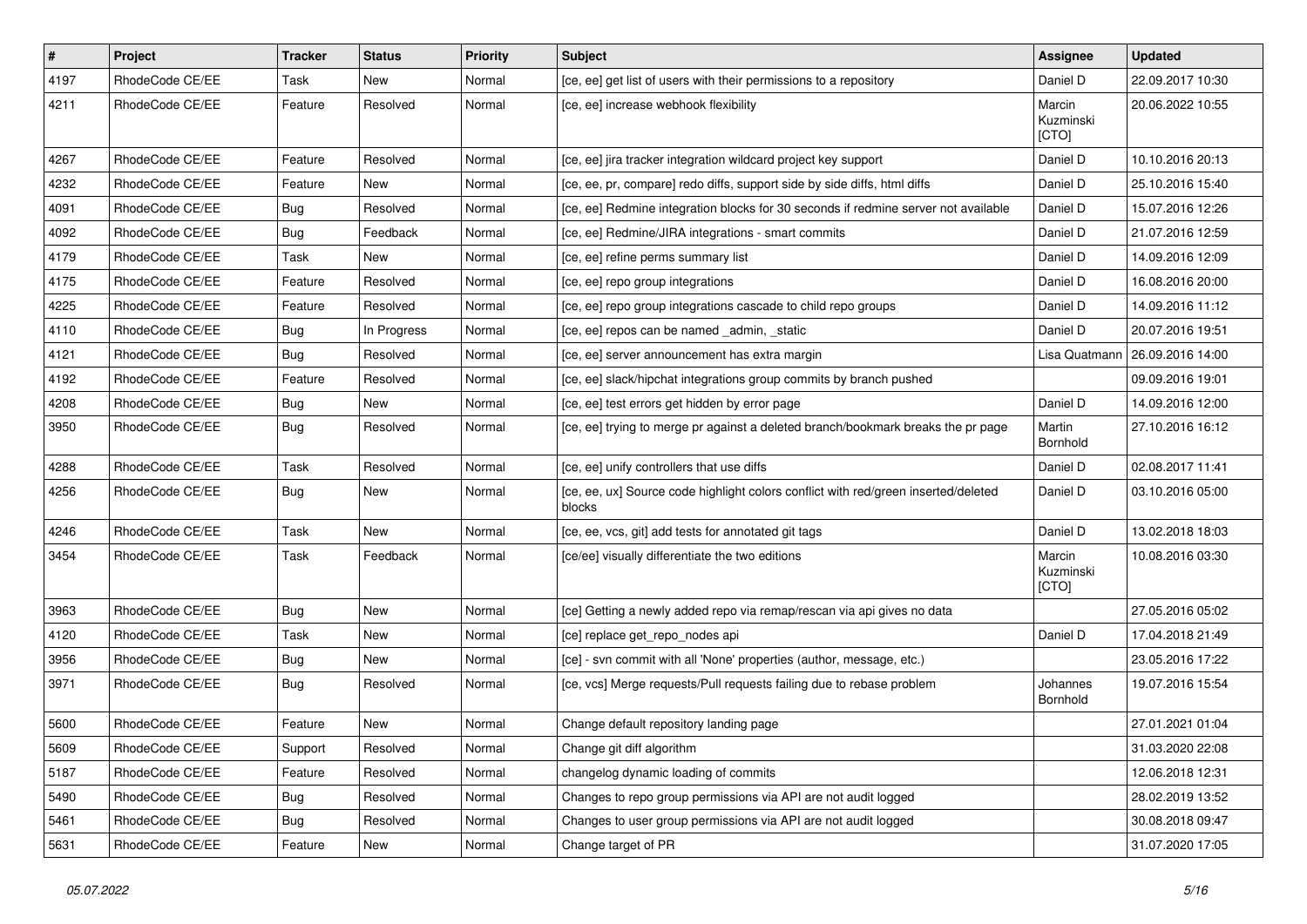| $\pmb{\#}$ | <b>Project</b>       | <b>Tracker</b> | <b>Status</b> | <b>Priority</b> | <b>Subject</b>                                                                                        | <b>Assignee</b>                     | <b>Updated</b>   |
|------------|----------------------|----------------|---------------|-----------------|-------------------------------------------------------------------------------------------------------|-------------------------------------|------------------|
| 5482       | RhodeCode CE/EE      | Bug            | Resolved      | Normal          | Changing a repo's 'Remote pull uri' in its Settings fails with 'No repo type specified'               |                                     | 31.10.2018 08:37 |
| 5468       | RhodeCode CE/EE      | Support        | New           | Normal          | Check logic for updating last commit for repository groups                                            |                                     | 30.08.2018 09:47 |
| 4140       | RhodeCode CE/EE      | Task           | Resolved      | Normal          | Check middleware chain status, and Verify that special middleware is catching<br>exceptions correctly |                                     | 23.08.2016 12:13 |
| 1404       | RhodeCode CE/EE      | Bug            | Resolved      | Normal          | clone of really huge git repo (4gb) causes pyro to explode                                            |                                     | 07.02.2017 14:52 |
| 5637       | RhodeCode CE/EE      | Feature        | <b>New</b>    | Normal          | Clone URL templates - add per repository/namespace                                                    |                                     | 29.10.2020 09:38 |
| 5603       | RhodeCode CE/EE      | Feature        | Resolved      | Normal          | Code search - highlight matching search terms                                                         |                                     | 30.03.2020 11:16 |
| 5654       | RhodeCode CE/EE      | Bug            | <b>New</b>    | Normal          | Comment formatting broken when containing $@$ in a code block                                         |                                     | 24.02.2021 12:10 |
| 148        | RhodeCode CE/EE      | Feature        | New           | Normal          | [comments] Add per file and multiline comments in a changeset                                         |                                     | 25.05.2016 10:20 |
| 5273       | RhodeCode CE/EE      | Feature        | <b>New</b>    | Normal          | Comment status                                                                                        |                                     | 07.04.2017 13:10 |
| 5270       | RhodeCode CE/EE      | Task           | <b>New</b>    | Normal          | Comments updates                                                                                      | <b>Bartłomiej</b><br>Wołyńczyk      | 17.04.2018 21:51 |
| 5371       | RhodeCode CE/EE      | Bug            | <b>New</b>    | Normal          | Comment times in Pull Requests are off by 1 day                                                       |                                     | 10.04.2018 15:11 |
| 4222       | RhodeCode CE/EE      | Feature        | New           | Normal          | Configurable detection of READMEs                                                                     |                                     | 09.09.2016 10:05 |
| 5557       | RhodeCode CE/EE      | Bug            | Resolved      | Normal          | Consider removing slashes from the RSS feed names                                                     |                                     | 31.10.2019 19:54 |
| 4245       | RhodeCode CE/EE      | Task           | Resolved      | Normal          | Convert control command to use http mode by default                                                   | Marcin<br>Kuzminski<br><b>[CTO]</b> | 14.10.2016 16:13 |
| 5602       | RhodeCode CE/EE      | Feature        | Resolved      | Normal          | Copy full path only copies partial                                                                    | Daniel D                            | 30.03.2020 16:04 |
| 4064       | RhodeCode Appenlight | Feature        | New           | Normal          | Create a multiple action feature for Reports and Logs lists                                           |                                     | 30.06.2016 15:18 |
| 5462       | RhodeCode CE/EE      | Bug            | New           | Normal          | create repo api fails with celery enabled                                                             |                                     | 10.07.2018 17:49 |
| 3333       | RhodeCode Tools      | Task           | New           | Normal          | Create rhodecode-tools backup command for backup of RhodeCode Enterprise                              |                                     | 17.03.2016 12:43 |
| 5623       | RhodeCode CE/EE      | Bug            | Resolved      | Normal          | Credentials for remote repository URL leaking in Repository Header                                    |                                     | 22.07.2020 00:47 |
| 5594       | RhodeCode CE/EE      | Bug            | Resolved      | Normal          | Credentials in Repository Settings for Pull requests are exposed                                      |                                     | 28.05.2020 20:25 |
| 5496       | RhodeCode CE/EE      | Support        | New           | Normal          | database migration 4.11.6 mysql to 4.12.4 postgres                                                    |                                     | 27.08.2018 21:17 |
| 5679       | RhodeCode CE/EE      | Bug            | <b>New</b>    | Normal          | Data directory continues to grow until it fills disk partition                                        |                                     | 25.04.2022 11:42 |
| 5601       | RhodeCode CE/EE      | Feature        | Resolved      | Normal          | Default navigation should be by branch name not commit id                                             |                                     | 04.06.2020 23:51 |
| 4238       | RhodeCode CE/EE      | Task           | Resolved      | Normal          | default reviewers updates                                                                             | Daniel D                            | 06.10.2016 14:26 |
| 2744       | RhodeCode CE/EE      | Task           | Resolved      | Normal          | Deprecating Internet Explorer                                                                         |                                     | 06.07.2016 12:04 |
| 3440       | RhodeCode CE/EE      | Feature        | <b>New</b>    | Normal          | [design, ux] mock-up user interface for adding a branch/bookmark                                      |                                     | 05.04.2016 09:21 |
| 4183       | RhodeCode CE/EE      | Feature        | Resolved      | Normal          | Different roles for PR reviewers                                                                      | Daniel D                            | 12.10.2020 23:13 |
| 4311       | RhodeCode CE/EE      | Task           | Resolved      | Normal          | Diffs feedback                                                                                        | Daniel D                            | 26.11.2016 14:10 |
| 5629       | RhodeCode CE/EE      | Bug            | New           | Normal          | Diff truncated on small files                                                                         |                                     | 21.07.2020 08:58 |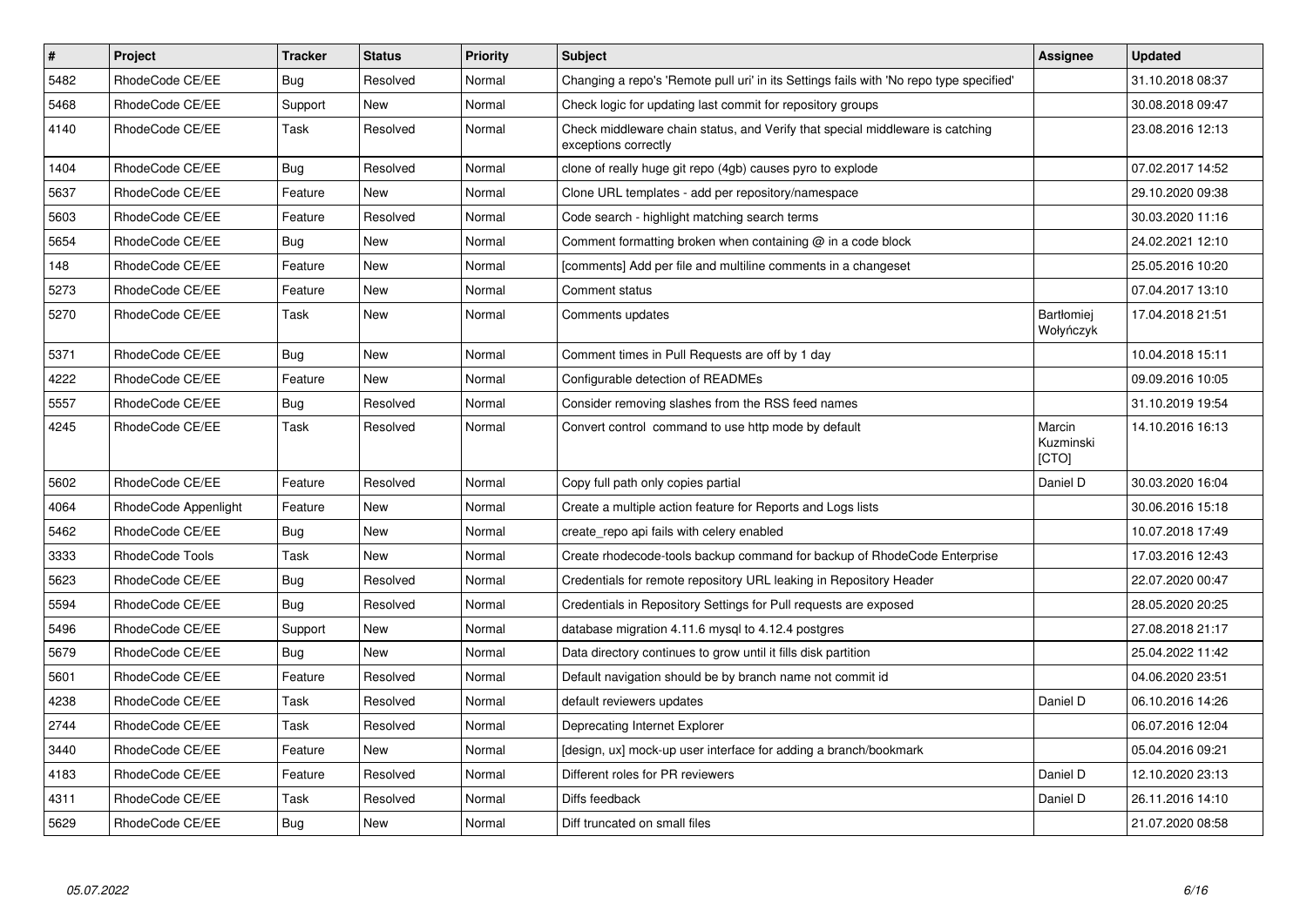| $\pmb{\#}$ | Project              | <b>Tracker</b> | <b>Status</b> | Priority | <b>Subject</b>                                                                      | Assignee                     | <b>Updated</b>   |
|------------|----------------------|----------------|---------------|----------|-------------------------------------------------------------------------------------|------------------------------|------------------|
| 3556       | RhodeCode CE/EE      | Task           | Resolved      | Normal   | Disable and rename initial_repo_scan flag                                           | Marcin<br>Kuzminski<br>[CTO] | 22.04.2016 14:33 |
| 4669       | RhodeCode CE/EE      | Task           | New           | Normal   | disable pytest sugar on nix-build                                                   |                              | 01.12.2016 12:52 |
| 4675       | RhodeCode CE/EE      | Bug            | Resolved      | Normal   | Disk free inodes are displayed incorrectly                                          |                              | 13.12.2016 22:41 |
| 4224       | RhodeCode CE/EE      | Bug            | Resolved      | Normal   | [docs] update docs re: removing old instances when switching editions               | Lisa Quatmann                | 11.10.2016 15:36 |
| 5529       | Documentation        | Support        | <b>New</b>    | Normal   | Documentation does not detail watched repositories                                  |                              | 07.02.2019 00:16 |
| 5237       | Documentation        | Support        | New           | Normal   | documentation for DR                                                                |                              | 06.03.2017 23:34 |
| 5153       | Documentation        | <b>Bug</b>     | Resolved      | Normal   | Documentation: /tmp permissions                                                     |                              | 04.01.2017 13:02 |
| 5591       | Documentation        | Support        | New           | Normal   | documentation typo                                                                  |                              | 04.02.2020 19:43 |
| 3382       | RhodeCode CE/EE      | <b>Bug</b>     | <b>New</b>    | Normal   | download superrepo with subrepos                                                    |                              | 25.03.2016 01:30 |
| 3351       | RhodeCode CE/EE      | Bug            | <b>New</b>    | Normal   | Duplicate IP whitelist entry shows error flash                                      |                              | 21.03.2016 15:54 |
| 3994       | RhodeCode Appenlight | Bug            | New           | Normal   | during setup, user is given option to make admin account even if one does not exist |                              | 08.06.2016 12:44 |
| 4074       | RhodeCode CE/EE      | Feature        | <b>New</b>    | Normal   | Edit review comment                                                                 | Bartłomiej<br>Wołyńczyk      | 17.04.2018 21:51 |
| 4296       | RhodeCode CE/EE      | Bug            | Resolved      | Normal   | [ee] Can not create pull requests with reviewers.                                   | Daniel D                     | 07.11.2016 21:17 |
| 5469       | RhodeCode CE/EE      | Feature        | Resolved      | Normal   | elastisearch > 2.x not supported ?                                                  |                              | 21.01.2020 02:19 |
| 5381       | RhodeCode CE/EE      | Bug            | Resolved      | Normal   | Email integration changeset links invalid                                           |                              | 06.09.2017 12:29 |
| 5530       | RhodeCode CE/EE      | Bug            | Resolved      | Normal   | Email integration has incorrect url                                                 |                              | 09.02.2019 10:33 |
| 5304       | RhodeCode CE/EE      | Bug            | Resolved      | Normal   | Email template not correct                                                          |                              | 31.10.2018 08:36 |
| 4237       | RhodeCode CE/EE      | Task           | Resolved      | Normal   | Enable HTTP support                                                                 | Martin<br>Bornhold           | 12.10.2016 11:51 |
| 5265       | RhodeCode CE/EE      | Task           | Resolved      | Normal   | Enable phases support                                                               |                              | 11.05.2017 11:10 |
| 4036       | RhodeCode CE/EE      | Bug            | Resolved      | Normal   | encrypted clone uri can throw unicodeerror after key change                         | Marcin<br>Kuzminski<br>[CTO] | 27.06.2016 19:38 |
| 4266       | RhodeCode CE/EE      | Bug            | Resolved      | Normal   | Error 500 on integrations page after setting up Webhook                             |                              | 17.10.2016 15:35 |
| 5499       | RhodeCode CE/EE      | Support        | <b>New</b>    | Normal   | ERROR [celery.worker.consumer.consumer] consumer: Cannot connect                    |                              | 11.09.2018 08:39 |
| 5656       | RhodeCode CE/EE      | <b>Bug</b>     | Resolved      | Normal   | Error for branch permission page                                                    |                              | 30.04.2021 08:53 |
| 5657       | RhodeCode CE/EE      | Bug            | New           | Normal   | Error in maintenance page                                                           |                              | 30.03.2021 15:09 |
| 682        | Documentation        | Task           | New           | Normal   | Error Msg guide                                                                     | <b>Brian Butler</b>          | 01.07.2016 14:15 |
| 5376       | RhodeCode CE/EE      | Bug            | Resolved      | Normal   | error: pretxnchangegroup.acl hook failed: acl: user "" denied on branch "default"   |                              | 16.08.2017 19:45 |
| 5444       | RhodeCode CE/EE      | Bug            | Resolved      | Normal   | Error while creating a pull request on a Mercurial repository                       |                              | 17.04.2018 22:29 |
| 3989       | RhodeCode Appenlight | Bug            | Resolved      | Normal   | even up report spacing                                                              |                              | 21.06.2016 18:55 |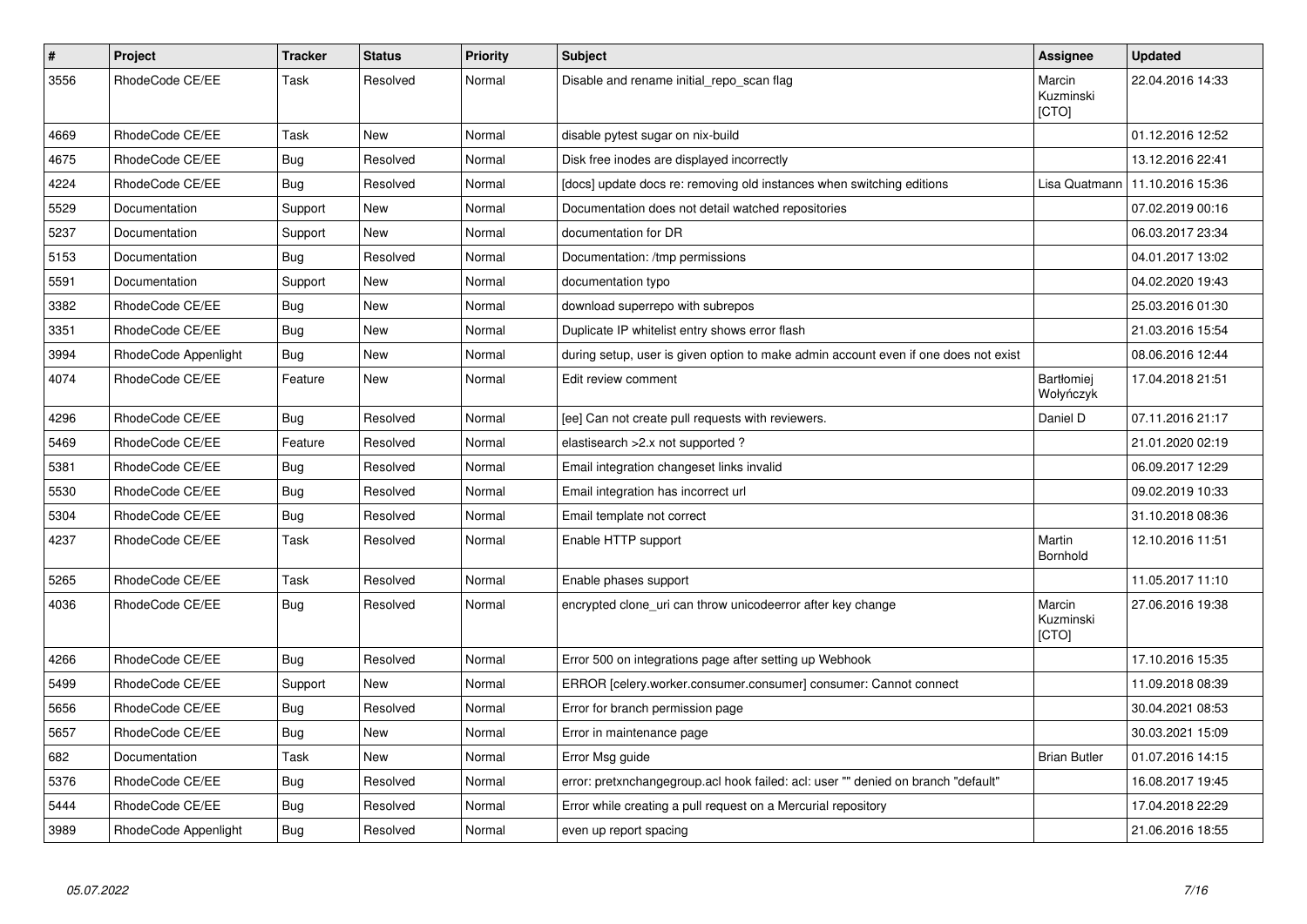| $\pmb{\#}$ | Project           | <b>Tracker</b> | <b>Status</b> | Priority | Subject                                                                                              | Assignee                     | <b>Updated</b>   |
|------------|-------------------|----------------|---------------|----------|------------------------------------------------------------------------------------------------------|------------------------------|------------------|
| 5553       | RhodeCode CE/EE   | Bug            | <b>New</b>    | Normal   | Exceptions Tracker - Exception ID: 140095575901360 after upgrade to the lastes<br>version            | Thierry<br>Wynsdau           | 10.07.2019 10:33 |
| 5546       | RhodeCode CE/EE   | Support        | Resolved      | Normal   | experiments with mercurial 4.9                                                                       |                              | 26.03.2019 09:23 |
| 3486       | RhodeCode CE/EE   | Feature        | New           | Normal   | expose origin of permission in perm dict for users                                                   |                              | 06.06.2016 10:54 |
| 5581       | RhodeCode CE/EE   | Feature        | Resolved      | Normal   | expose `send_email` option in the HTTP API, for `comment_commit` and<br>`comment pull request`       | Daniel D                     | 29.01.2020 11:46 |
| 3472       | RhodeCode CE/EE   | Feature        | <b>New</b>    | Normal   | Expose unified hooks that can be used in SSH backend                                                 |                              | 14.04.2016 17:54 |
| 5653       | RhodeCode CE/EE   | Feature        | <b>New</b>    | Normal   | Extend SSH clone to support cloning by repo id.                                                      | Marcin<br>Kuzminski<br>[CTO] | 17.02.2021 12:58 |
| 5534       | RhodeCode Control | Feature        | New           | Normal   | extract/preload subcommand                                                                           |                              | 14.02.2019 14:45 |
| 3377       | RhodeCode CE/EE   | Task           | <b>New</b>    | Normal   | extra fields types extensions                                                                        |                              | 24.03.2016 15:23 |
| 4035       | RhodeCode CE/EE   | <b>Bug</b>     | In Progress   | Normal   | failed to create whoosh index                                                                        | Marcin<br>Kuzminski<br>[CTO] | 06.07.2016 00:04 |
| 5503       | RhodeCode CE/EE   | Support        | New           | Normal   | failed to upgrade to 4.13.3                                                                          |                              | 06.11.2018 18:28 |
| 5625       | Documentation     | Bug            | New           | Normal   | Feedback on RhodeCode Full-text search docs                                                          |                              | 02.07.2020 19:22 |
| 4045       | RhodeCode CE/EE   | Task           | <b>New</b>    | Normal   | File permissions                                                                                     |                              | 17.04.2018 21:49 |
| 5610       | RhodeCode CE/EE   | Bug            | Resolved      | Normal   | Files navigation looses the at= <name> marker</name>                                                 | Daniel D                     | 03.10.2021 23:23 |
| 4109       | RhodeCode CE/EE   | <b>Bug</b>     | New           | Normal   | [files] The "switch to commit" widget is broken after using browser back button                      |                              | 17.04.2018 21:50 |
| 4281       | RhodeCode CE/EE   | Task           | Resolved      | Normal   | Fix docs on To `increase database performance`                                                       | Marcin<br>Kuzminski<br>[CTO] | 18.10.2016 16:39 |
| 5213       | RhodeCode CE/EE   | <b>Bug</b>     | Resolved      | Normal   | Fixing Apache Proxy timeout issues                                                                   |                              | 14.02.2017 09:44 |
| 4254       | RhodeCode CE/EE   | Bug            | Resolved      | Normal   | [frontend] 500 Internal Server Error with i18n-ed pages                                              | Lisa Quatmann                | 30.09.2016 14:38 |
| 3488       | RhodeCode CE/EE   | Bug            | Resolved      | Normal   | [frontend, styling] update icon font                                                                 | Lisa Quatmann                | 04.10.2016 13:27 |
| 4277       | RhodeCode CE/EE   | Bug            | Resolved      | Normal   | [frontend] System info page does not work correctly in safari.                                       | Martin<br>Bornhold           | 04.11.2016 12:08 |
| 5662       | RhodeCode CE/EE   | <b>Bug</b>     | New           | Normal   | Full text search not working due to crash in whoosh                                                  |                              | 07.06.2022 08:31 |
| 4203       | RhodeCode CE/EE   | Task           | Resolved      | Normal   | Get rid of svn.proxy.parent_path_root, and replace it with reading storage location<br>from Database | Martin<br><b>Bornhold</b>    | 22.09.2016 14:31 |
| 5618       | RhodeCode CE/EE   | Support        | New           | Normal   | Getting HTTP 502 Bad Gateway when trying to push (or clone) on a slow network                        |                              | 27.05.2020 21:56 |
| 5257       | RhodeCode CE/EE   | Bug            | New           | Normal   | Git repository with big binary file provokes error and strange behavior/memory leak<br>of RH.        | Marcin<br>Kuzminski<br>[CTO] | 23.03.2017 22:02 |
| 5595       | RhodeCode CE/EE   | Feature        | New           | Normal   | Group code review mail notification                                                                  |                              | 03.03.2020 10:17 |
| 5574       | RhodeCode CE/EE   | Feature        | Resolved      | Normal   | hg: Information for external hooks                                                                   |                              | 30.07.2020 15:40 |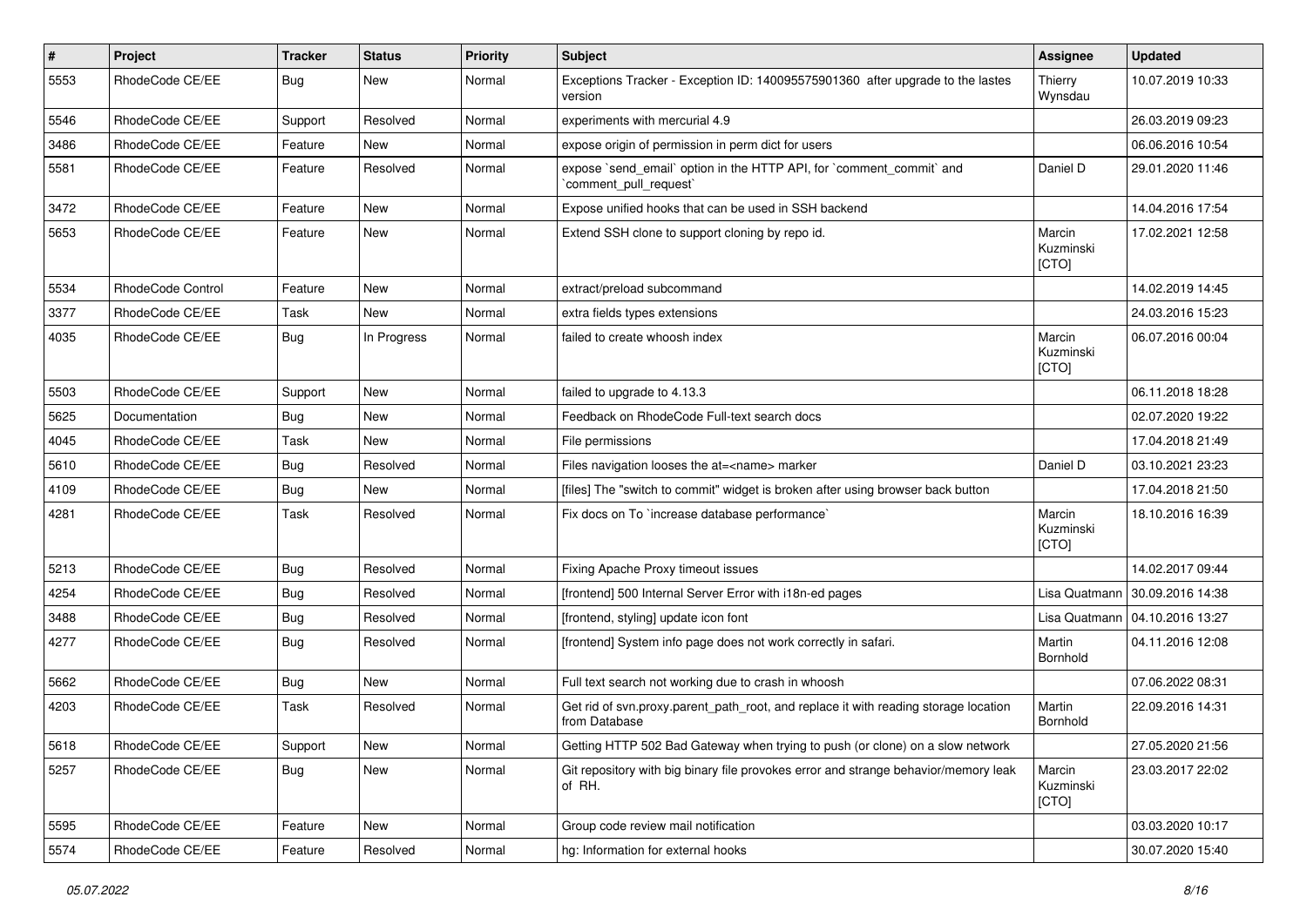| $\vert$ # | Project           | <b>Tracker</b> | <b>Status</b> | <b>Priority</b> | Subject                                                                                                  | <b>Assignee</b>              | <b>Updated</b>   |
|-----------|-------------------|----------------|---------------|-----------------|----------------------------------------------------------------------------------------------------------|------------------------------|------------------|
| 5497      | RhodeCode CE/EE   | Support        | <b>New</b>    | Normal          | hg push hangs                                                                                            |                              | 30.08.2018 22:15 |
| 5375      | RhodeCode CE/EE   | Support        | Resolved      | Normal          | How do I configure "Go to" to just search repository names?                                              |                              | 16.08.2017 18:00 |
| 5500      | RhodeCode CE/EE   | Bug            | New           | Normal          | How to enable/set "RC SKIP HOOKS" to disable svn hooks?                                                  |                              | 02.10.2018 07:45 |
| 5554      | RhodeCode CE/EE   | Support        | Resolved      | Normal          | How to increase number of commits shown in pagination on dashboard and<br>changelog                      |                              | 21.01.2020 02:08 |
| 5255      | RhodeCode CE/EE   | Support        | <b>New</b>    | Normal          | I can't access issues created by me from mail                                                            |                              | 04.04.2017 11:28 |
| 5627      | Documentation     | <b>Bug</b>     | New           | Normal          | Immediate re-run of rhodecode-index throws warnings on some repos (and suggests<br>rebuild from scratch) |                              | 02.07.2020 19:41 |
| 1131      | RhodeCode CE/EE   | Feature        | Resolved      | Normal          | Implement default reviewers for code review                                                              | Daniel D                     | 21.09.2016 18:28 |
| 5535      | RhodeCode Control | Bug            | <b>New</b>    | Normal          | improper rollback on upgrade failure                                                                     |                              | 09.02.2019 21:12 |
| 4193      | RhodeCode CE/EE   | Feature        | In Progress   | Normal          | Improve Filter Functionality in the Change Log                                                           | Marcin<br>Kuzminski<br>[CTO] | 22.09.2017 10:25 |
| 5386      | RhodeCode CE/EE   | Task           | Resolved      | Normal          | Increase security for Email Change                                                                       | Marcin<br>Kuzminski<br>[CTO] | 17.02.2018 17:29 |
| 5548      | RhodeCode CE/EE   | Feature        | <b>New</b>    | Normal          | Initial Search API                                                                                       | Peter Colledge               | 07.07.2019 22:21 |
| 5630      | RhodeCode CE/EE   | <b>Bug</b>     | New           | Normal          | Inline comments do not follow the line of code                                                           |                              | 21.07.2020 11:25 |
| 5248      | Documentation     | Bug            | New           | Normal          | Installation of rhodecode-tools                                                                          |                              | 16.03.2017 16:35 |
| 5406      | RhodeCode CE/EE   | Bug            | New           | Normal          | <b>Installer Fails</b>                                                                                   |                              | 01.12.2017 11:52 |
| 4181      | RhodeCode CE/EE   | Task           | Resolved      | Normal          | Integrations: allow root repos only integrations                                                         | Daniel D                     | 31.08.2016 17:44 |
| 4157      | RhodeCode CE/EE   | Feature        | <b>New</b>    | Normal          | [integrations] Integrate with industry standard SW development tools                                     | Daniel D                     | 08.08.2016 12:55 |
| 4180      | RhodeCode CE/EE   | Task           | Resolved      | Normal          | integrations: possible limit the updates sent                                                            | Daniel D                     | 22.08.2016 12:22 |
| 687       | Documentation     | Feature        | <b>New</b>    | Normal          | [Integraton ]- Elastic search integration                                                                | <b>Brian Butler</b>          | 01.07.2016 14:15 |
| 4285      | RhodeCode CE/EE   | <b>Bug</b>     | <b>New</b>    | Normal          | Intermittent error while trying to create or fork a repository                                           |                              | 17.10.2016 22:42 |
| 5457      | RhodeCode CE/EE   | Bug            | Resolved      | Normal          | Internal server error on full-text search settings page with Elasticsearch                               |                              | 16.04.2018 09:08 |
| 5538      | RhodeCode CE/EE   | Bug            | New           | Normal          | internal server error (UnicodeDecodeError) during rhodecode-index request                                |                              | 20.02.2019 14:43 |
| 5200      | RhodeCode CE/EE   | Task           | New           | Normal          | investigate search improvements                                                                          |                              | 16.12.2019 16:04 |
| 4306      | RhodeCode CE/EE   | Bug            | Resolved      | Normal          | Issue to push file with character # on a SVN                                                             |                              | 03.04.2017 16:44 |
| 5379      | RhodeCode CE/EE   | Bug            | Resolved      | Normal          | Journal RSS feed errors                                                                                  |                              | 01.09.2017 16:40 |
| 5579      | RhodeCode CE/EE   | Bug            | Resolved      | Normal          | JS bug when a commit message can be parsed as a number                                                   | Daniel D                     | 20.01.2020 10:04 |
| 5256      | RhodeCode CE/EE   | Feature        | New           | Normal          | Last repository access time.                                                                             |                              | 23.03.2017 16:34 |
| 3332      | RhodeCode CE/EE   | Support        | New           | Normal          | LDAP settings page: Add button "test connection"                                                         |                              | 17.03.2016 10:23 |
| 5495      | RhodeCode CE/EE   | Support        | New           | Normal          | Idap to crowd users_groups sync source                                                                   |                              | 10.09.2018 22:09 |
| 5297      | RhodeCode CE/EE   | Bug            | Resolved      | Normal          | Locale fails on a SuSE system                                                                            |                              | 31.10.2018 08:36 |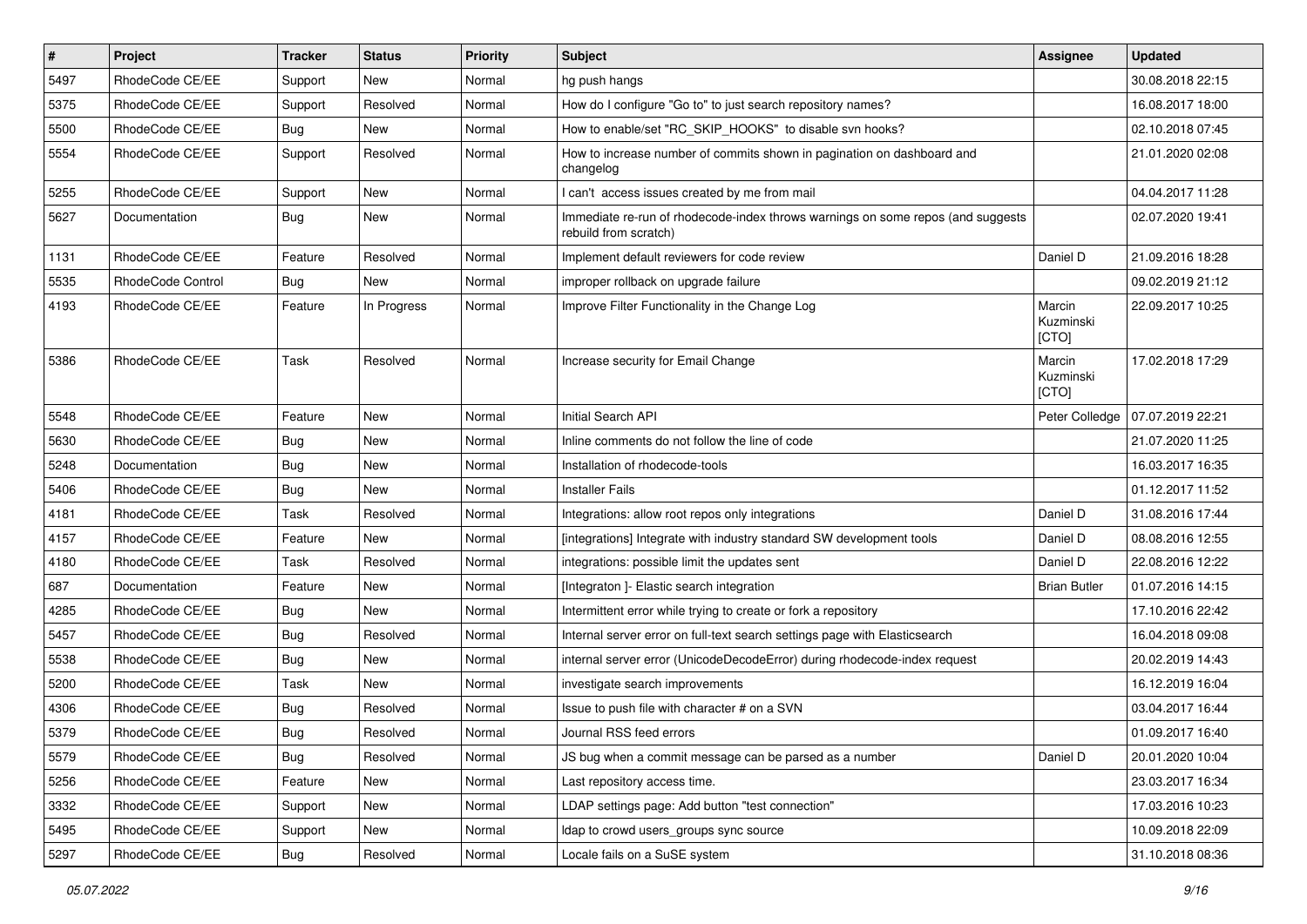| $\sharp$ | Project              | Tracker    | <b>Status</b> | <b>Priority</b> | <b>Subject</b>                                                                                                     | Assignee                     | <b>Updated</b>   |
|----------|----------------------|------------|---------------|-----------------|--------------------------------------------------------------------------------------------------------------------|------------------------------|------------------|
| 5682     | RhodeCode CE/EE      | <b>Bug</b> | New           | Normal          | Login Page stuck until page is refreshed                                                                           |                              | 30.06.2022 20:31 |
| 4000     | RhodeCode CE/EE      | Feature    | <b>New</b>    | Normal          | Make compare more functional                                                                                       | Marcin<br>Kuzminski<br>[CTO] | 18.11.2017 19:11 |
| 2817     | RhodeCode CE/EE      | Feature    | Resolved      | Normal          | Make largefiles downloadable from the interface                                                                    |                              | 27.03.2017 14:04 |
| 5555     | RhodeCode CE/EE      | <b>Bug</b> | Resolved      | Normal          | Making Repository Public does not update the Default User Permissions                                              |                              | 28.05.2020 20:26 |
| 5507     | RhodeCode CE/EE      | <b>Bug</b> | Resolved      | Normal          | Markdown rendering needs improvement                                                                               |                              | 15.08.2019 15:40 |
| 5551     | Documentation        | Bug        | New           | Normal          | Mention LargeFile and LFS in the Backup page                                                                       |                              | 21.04.2019 20:58 |
| 5586     | RhodeCode CE/EE      | Feature    | New           | Normal          | @mention should be a link                                                                                          |                              | 29.01.2020 11:46 |
| 5368     | RhodeCode CE/EE      | Feature    | Resolved      | Normal          | Mercurial: Close branch before merging it                                                                          | Mathieu Cantin               | 21.01.2020 02:11 |
| 5669     | RhodeCode CE/EE      | <b>Bug</b> | Resolved      | Normal          | Mercurial commit messages doesn't show cyrillic symbols                                                            |                              | 01.10.2021 10:39 |
| 5545     | RhodeCode CE/EE      | Bug        | <b>New</b>    | Normal          | Merge commit to contain the username/reponame of the origin                                                        |                              | 28.02.2019 13:46 |
| 5396     | RhodeCode CE/EE      | Feature    | Resolved      | Normal          | Merge state with shadow repo should be created during pull request                                                 |                              | 12.10.2017 21:57 |
| 4305     | RhodeCode CE/EE      | Task       | Resolved      | Normal          | Meta-tagging could be excluded from limit                                                                          |                              | 09.11.2016 19:27 |
| 5585     | RhodeCode CE/EE      | Feature    | Resolved      | Normal          | Minimize downtime on rccontrol upgrade                                                                             |                              | 27.03.2020 09:45 |
| 5615     | RhodeCode CE/EE      | Feature    | Resolved      | Normal          | Misleading message in PR diff view "File was deleted in this version"                                              | Daniel D                     | 23.04.2020 17:40 |
| 5221     | RhodeCode CE/EE      | Task       | Resolved      | Normal          | Missing comment type in emails                                                                                     |                              | 19.02.2017 21:46 |
| 5632     | RhodeCode CE/EE      | Bug        | New           | Normal          | Missing Parent Folder for Personal Repo lacks proper handling                                                      |                              | 03.08.2020 07:56 |
| 4244     | RhodeCode CE/EE      | Support    | Resolved      | Normal          | mod_dav_svn template error when using auth_realm with spaces in it                                                 | Martin<br>Bornhold           | 28.09.2016 12:07 |
| 5633     | RhodeCode CE/EE      | Bug        | Resolved      | Normal          | Moderately large pull requests fail because inefficient use of reviewer_data_json<br>column in pull requests table |                              | 12.10.2020 23:13 |
| 3261     | RhodeCode CE/EE      | Task       | <b>New</b>    | Normal          | mousetrap.js bump to latest 1.5.X version                                                                          |                              | 17.03.2016 12:52 |
| 4194     | RhodeCode CE/EE      | Task       | Resolved      | Normal          | move svn http backend out of labs into a real VCS settings                                                         | Lisa Quatmann                | 14.09.2016 23:16 |
| 4057     | RhodeCode Appenlight | Feature    | New           | Normal          | Negation option for search filter                                                                                  |                              | 30.06.2016 15:12 |
| 5511     | RhodeCode CE/EE      | Feature    | New           | Normal          | New feature to synchronize the fork with the remote repo from the summary page                                     |                              | 13.11.2018 01:23 |
| 5655     | RhodeCode CE/EE      | Bug        | Resolved      | Normal          | New public gist's id is always auto generated                                                                      |                              | 01.07.2021 12:06 |
| 2264     | RhodeCode CE/EE      | <b>Bug</b> | Resolved      | Normal          | New user password change doesn't actually require a password change.                                               |                              | 12.08.2016 16:01 |
| 5164     | RhodeCode CE/EE      | <b>Bug</b> | Resolved      | Normal          | non-web calls are leaking session objects                                                                          |                              | 13.01.2017 01:30 |
| 5505     | RhodeCode CE/EE      | <b>Bug</b> | Resolved      | Normal          | Notification emails from RhodeCode is garbled in Outlook 2016 web client                                           |                              | 07.12.2018 09:49 |
| 3483     | RhodeCode CE/EE      | <b>Bug</b> | New           | Normal          | oauth: disable 3rd party registration if RhodeCode registration is disabled                                        | Marcin<br>Kuzminski<br>[CTO] | 13.04.2016 12:13 |
| 3484     | RhodeCode CE/EE      | Task       | New           | Normal          | oauth: reduce required permissions for 3rd party                                                                   |                              | 13.04.2016 12:33 |
| 3923     | RhodeCode CE/EE      | <b>Bug</b> | New           | Normal          | odd exception on running internal-code                                                                             |                              | 09.08.2016 10:54 |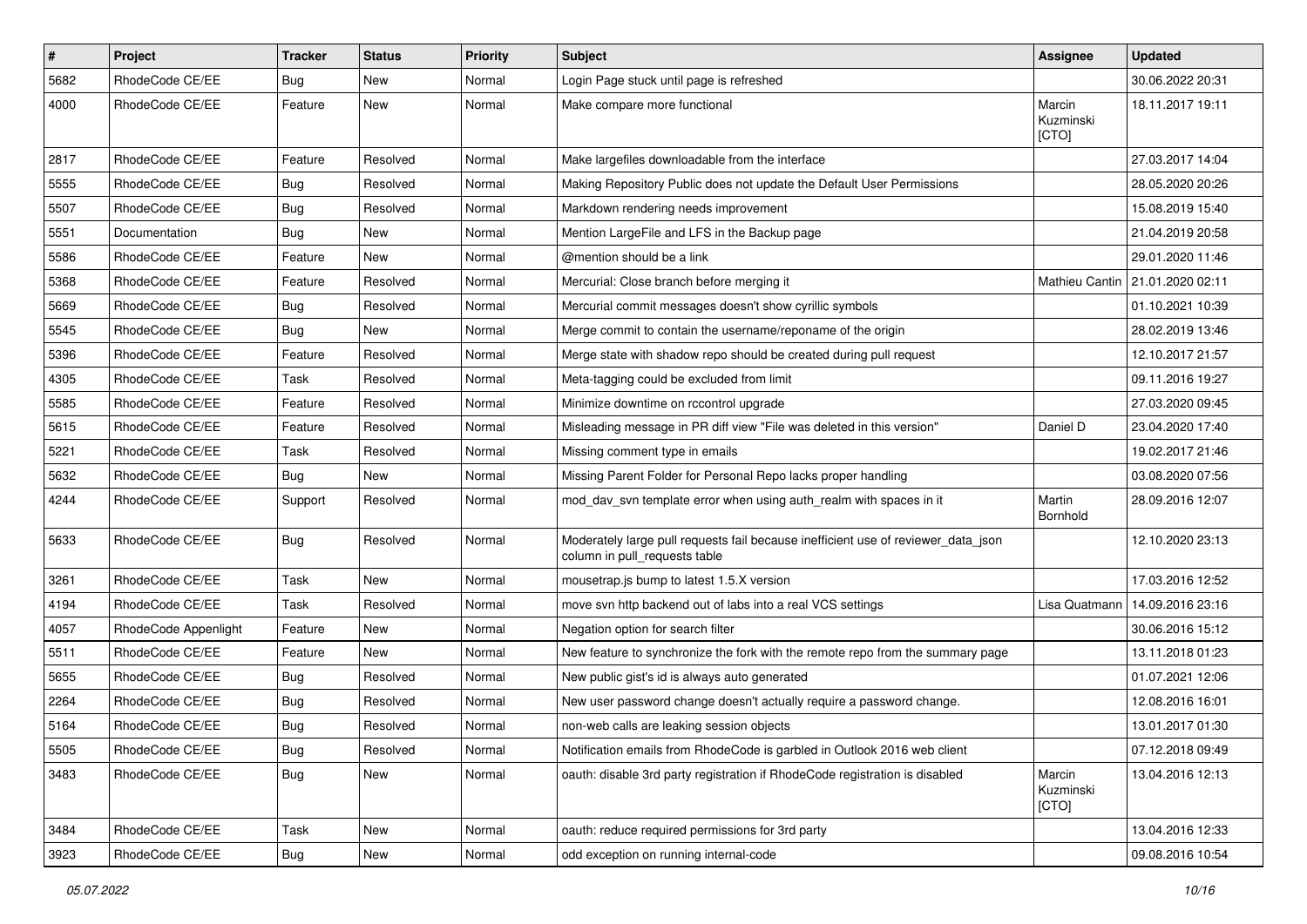| $\pmb{\#}$ | Project              | <b>Tracker</b> | <b>Status</b> | Priority | Subject                                                                                                                              | Assignee                     | <b>Updated</b>   |
|------------|----------------------|----------------|---------------|----------|--------------------------------------------------------------------------------------------------------------------------------------|------------------------------|------------------|
| 5203       | RhodeCode CE/EE      | Task           | Resolved      | Normal   | optimise large repos speed                                                                                                           |                              | 08.09.2017 16:10 |
| 4153       | RhodeCode CE/EE      | Task           | Resolved      | Normal   | Optimize readme fetching by changing the system of readme detection                                                                  | Johannes<br>Bornhold         | 09.09.2016 10:17 |
| 4056       | RhodeCode Appenlight | Feature        | <b>New</b>    | Normal   | Optionally allow to filter graphs per machine in dashboard                                                                           |                              | 30.06.2016 15:12 |
| 4151       | RhodeCode CE/EE      | Task           | Resolved      | Normal   | [packaging] Subversion to current 1.9.X                                                                                              |                              | 09.09.2016 10:18 |
| 5150       | RhodeCode CE/EE      | Task           | Resolved      | Normal   | Password reset promts in my account should be hidden in accounts that are not of<br>type rhodecode                                   | Marcin<br>Kuzminski<br>[CTO] | 02.01.2017 16:34 |
| 659        | Documentation        | Feature        | New           | Normal   | Peer to Peer Failover                                                                                                                | <b>Brian Butler</b>          | 01.07.2016 14:15 |
| 4202       | RhodeCode CE/EE      | Task           | Resolved      | Normal   | Polish the 503.html page                                                                                                             | Daniel D                     | 30.08.2016 23:54 |
| 5337       | RhodeCode CE/EE      | Bug            | Resolved      | Normal   | Possible memory leak after few Git Pull Requests                                                                                     |                              | 08.08.2017 13:08 |
| 3250       | RhodeCode CE/EE      | <b>Bug</b>     | New           | Normal   | Posting a comment message is very slow !                                                                                             |                              | 17.03.2016 12:57 |
| 5347       | Documentation        | Bug            | <b>New</b>    | Normal   | Post Install steps should include Apache or Nginx setup.                                                                             |                              | 06.07.2017 10:23 |
| 5677       | RhodeCode CE/EE      | Support        | <b>New</b>    | Normal   | PR cross merge                                                                                                                       |                              | 28.01.2022 16:59 |
| 5515       | RhodeCode CE/EE      | Bug            | Resolved      | Normal   | PR default reviewer is incorrect                                                                                                     |                              | 28.02.2019 13:52 |
| 5561       | RhodeCode CE/EE      | Bug            | Resolved      | Normal   | PR diff doesn't update when target changes                                                                                           |                              | 21.05.2020 11:53 |
| 4234       | RhodeCode CE/EE      | Task           | <b>New</b>    | Normal   | prepare and test RhodeCode VM image for AWS                                                                                          | Marcin Lulek                 | 11.07.2017 13:32 |
| 5644       | RhodeCode CE/EE      | Bug            | <b>New</b>    | Normal   | PR inks to comments not working if files are collapsed                                                                               |                              | 02.12.2020 10:42 |
| 5271       | RhodeCode CE/EE      | Feature        | New           | Normal   | Private comments                                                                                                                     |                              | 07.04.2017 12:01 |
| 5628       | Documentation        | Bug            | New           | Normal   | Problems with SSH Connection docs                                                                                                    |                              | 06.05.2022 21:14 |
| 5521       | RhodeCode CE/EE      | Bug            | Resolved      | Normal   | Proxing SVN http requests does not work when using prefix for rhodecode.                                                             |                              | 28.02.2019 13:52 |
| 1055       | RhodeCode CE/EE      | Feature        | Resolved      | Normal   | [pr, vcs] Expose the shadow repository of a pull request                                                                             | Martin<br>Bornhold           | 26.10.2016 10:33 |
| 5326       | RhodeCode CE/EE      | Task           | Resolved      | Normal   | Public usergroup profile                                                                                                             | Bartłomiej<br>Wołyńczyk      | 22.02.2018 15:44 |
| 5272       | RhodeCode CE/EE      | Feature        | Resolved      | Normal   | Pull Request checklist                                                                                                               |                              | 21.01.2020 02:09 |
| 5590       | RhodeCode CE/EE      | Bug            | New           | Normal   | Pull Request creation takes 2 minutes                                                                                                |                              | 28.05.2020 20:48 |
| 5596       | RhodeCode CE/EE      | Bug            | Resolved      | Normal   | Pull Request duplicated after description edit                                                                                       |                              | 14.04.2020 13:28 |
| 5651       | RhodeCode CE/EE      | Bug            | Resolved      | Normal   | Pull requests can get stuck if the diff is too large (it was created by mistake but we<br>can't open it to delete it)                |                              | 30.04.2021 08:53 |
| 5652       | RhodeCode CE/EE      | Bug            | Resolved      | Normal   | Pull Requests: when title and descriptions contains character [] {} and () index out of<br>bound when attempting to comment/approve. |                              | 30.04.2021 08:53 |
| 5642       | RhodeCode CE/EE      | Feature        | Resolved      | Normal   | pull request version column in commit list                                                                                           |                              | 30.04.2021 08:53 |
| 5634       | RhodeCode CE/EE      | Bug            | Resolved      | Normal   | Quick Search Toolbar bugs out if pull request contains unicode double quote<br>character "                                           |                              | 12.10.2020 23:13 |
| 5494       | RhodeCode CE/EE      | Bug            | New           | Normal   | rccontrol's python package management causes slow VCS SSH                                                                            |                              | 02.04.2019 11:56 |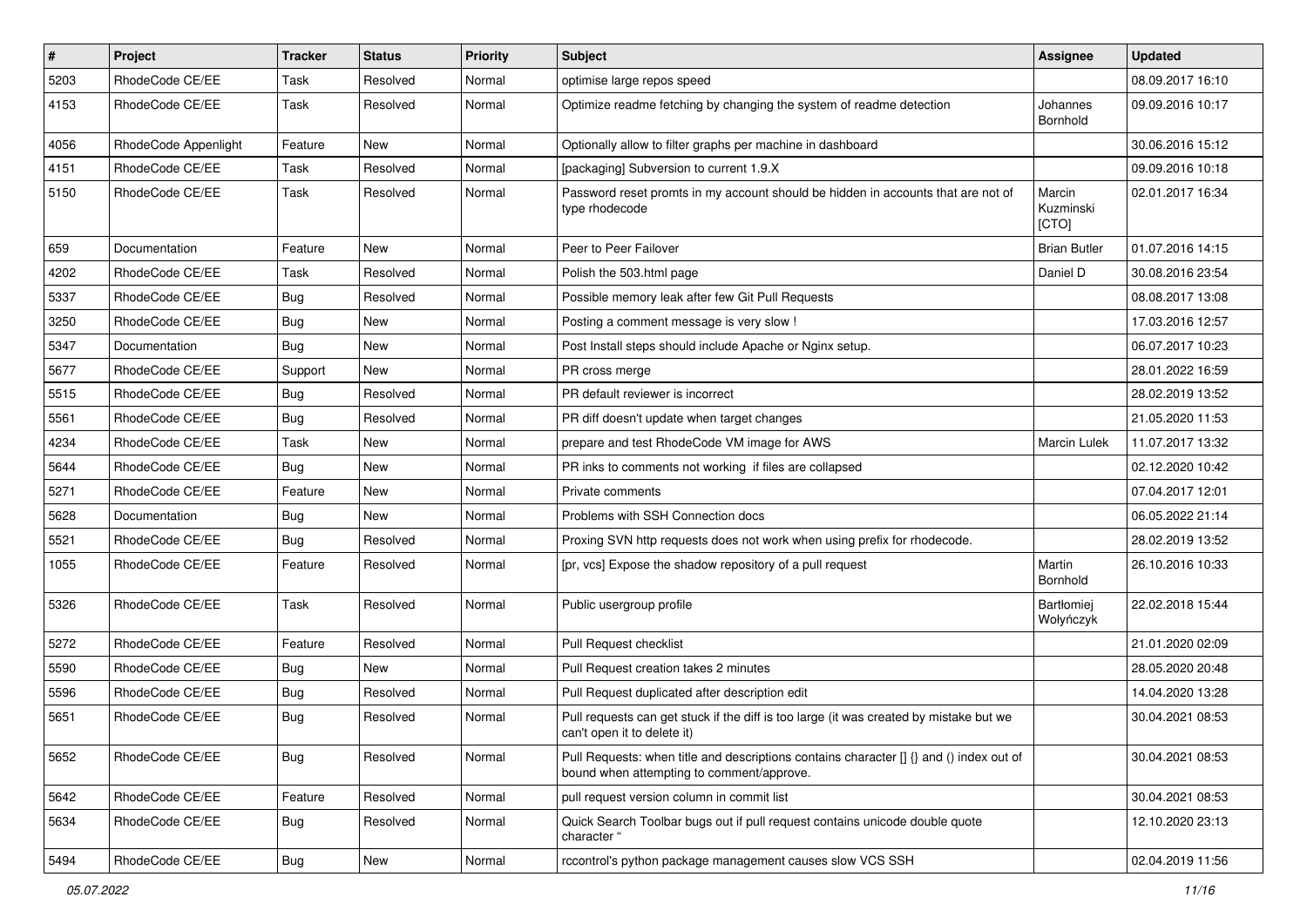| $\vert$ # | Project              | <b>Tracker</b> | <b>Status</b> | <b>Priority</b> | Subject                                                                                                     | <b>Assignee</b>              | <b>Updated</b>   |
|-----------|----------------------|----------------|---------------|-----------------|-------------------------------------------------------------------------------------------------------------|------------------------------|------------------|
| 5501      | RhodeCode Control    | Bug            | New           | Normal          | rccontrol throwing rccontrol.lib.exceptions.SupervisorFailedToStart                                         |                              | 19.05.2022 19:32 |
| 3092      | Documentation        | Task           | <b>New</b>    | Normal          | [RCE, ini] - doc available settings + check tender with Gemalto hacks                                       | <b>Brian Butler</b>          | 01.07.2016 14:15 |
| 5583      | RhodeCode CE/EE      | Feature        | Resolved      | Normal          | rcextensions hook for pull request comment                                                                  |                              | 23.04.2020 13:42 |
| 4169      | RhodeCode CE/EE      | Task           | Resolved      | Normal          | re-architecture celery support                                                                              |                              | 17.11.2017 19:21 |
| 4279      | RhodeCode CE/EE      | Bug            | Resolved      | Normal          | re-captcha validation is broken                                                                             | Martin<br>Bornhold           | 26.10.2016 22:27 |
| 4081      | RhodeCode CE/EE      | Support        | Resolved      | Normal          | Receiving server 500 error when trying to clone repo from windows client using<br>eclipse                   |                              | 12.07.2016 14:30 |
| 2539      | RhodeCode CE/EE      | Feature        | Feedback      | Normal          | Recursive deletion of resources                                                                             |                              | 20.04.2016 08:52 |
| 5571      | RhodeCode CE/EE      | Bug            | Resolved      | Normal          | redmine does not work with firefox any more                                                                 |                              | 25.10.2019 12:38 |
| 4297      | RhodeCode CE/EE      | Task           | Resolved      | Normal          | redo the my-pull-requests page to use the datagrid                                                          | Marcin<br>Kuzminski<br>[CTO] | 01.11.2016 09:31 |
| 5620      | RhodeCode CE/EE      | Bug            | Resolved      | Normal          | Regression of mail rendering in Thunderbird                                                                 |                              | 15.06.2020 16:45 |
| 5664      | RhodeCode CE/EE      | Bug            | New           | Normal          | Regression: When assigning permissions, cannot see own group in auto-complete<br>without special conditions |                              | 29.07.2021 10:49 |
| 5235      | RhodeCode CE/EE      | Task           | Resolved      | Normal          | relative image support                                                                                      |                              | 10.03.2017 23:37 |
| 4108      | RhodeCode CE/EE      | Task           | Resolved      | Normal          | Release 4.2.2                                                                                               |                              | 14.10.2016 13:08 |
| 4670      | RhodeCode CE/EE      | Task           | Resolved      | Normal          | Release 4.5.1                                                                                               | Marcin<br>Kuzminski<br>[CTO] | 06.12.2016 21:13 |
| 4678      | RhodeCode CE/EE      | Task           | Resolved      | Normal          | Release 4.5.2                                                                                               |                              | 19.12.2016 17:32 |
| 4052      | RhodeCode Appenlight | Task           | New           | Normal          | release fixes                                                                                               | Marcin Lulek                 | 29.06.2016 12:14 |
| 5570      | RhodeCode CE/EE      | Bug            | <b>New</b>    | Normal          | Remap repositories always fail in RhodeCode community                                                       |                              | 04.10.2019 14:50 |
| 5635      | RhodeCode CE/EE      | Feature        | Resolved      | Normal          | Remember column sorted by of the "Pull Requests You Participate In" table                                   |                              | 30.11.2020 22:30 |
| 5509      | RhodeCode CE/EE      | Bug            | <b>New</b>    | Normal          | Remove `limportant attributes` from UI elements                                                             |                              | 07.12.2018 07:40 |
| 5198      | RhodeCode CE/EE      | Task           | Resolved      | Normal          | remove pyro4 from enterprise                                                                                |                              | 07.02.2017 19:28 |
| 4060      | RhodeCode Appenlight | Feature        | <b>New</b>    | Normal          | Replayable requests                                                                                         |                              | 30.06.2016 15:15 |
| 3376      | RhodeCode CE/EE      | Task           | <b>New</b>    | Normal          | Repo action plugins                                                                                         |                              | 24.03.2016 15:21 |
| 5543      | RhodeCode CE/EE      | Feature        | New           | Normal          | Repo API should have equivalent get_repo_audit_logs() to User API call<br>get_user_audit_logs()             |                              | 26.02.2019 12:22 |
| 5380      | RhodeCode CE/EE      | Bug            | Resolved      | Normal          | repo commits pageintion error                                                                               |                              | 06.09.2017 19:16 |
| 5670      | RhodeCode CE/EE      | <b>Bug</b>     | New           | Normal          | Repo-level administrators can usurp owner of repoistory                                                     |                              | 01.12.2021 16:18 |
| 3991      | RhodeCode Appenlight | Bug            | Resolved      | Normal          | report logs need upper margin                                                                               |                              | 21.06.2016 18:55 |
| 5278      | RhodeCode CE/EE      | Feature        | New           | Normal          | Require support for git repositories of the form git://                                                     |                              | 13.04.2017 15:20 |
| 5540      | RhodeCode CE/EE      | <b>Bug</b>     | New           | Normal          | Rhode Code 4.15.2 VCS Caching(?) behaviour                                                                  |                              | 25.02.2019 17:01 |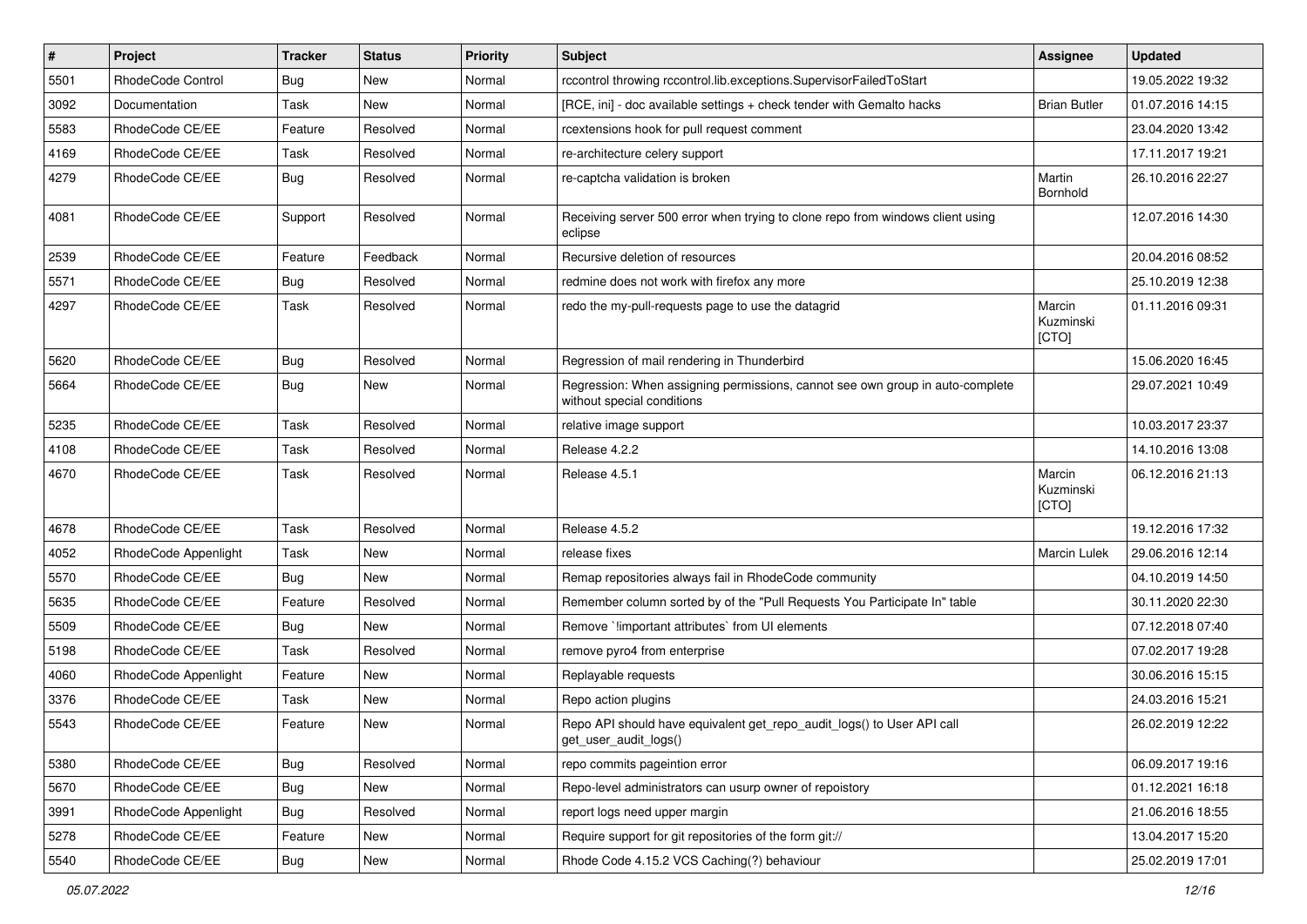| $\vert$ # | Project              | <b>Tracker</b> | <b>Status</b> | <b>Priority</b> | <b>Subject</b>                                                                           | Assignee                     | <b>Updated</b>   |
|-----------|----------------------|----------------|---------------|-----------------|------------------------------------------------------------------------------------------|------------------------------|------------------|
| 5450      | RhodeCode Tools      | <b>Bug</b>     | New           | Normal          | rhodecode-api get_license_info no longer works                                           |                              | 17.07.2018 15:01 |
| 4178      | RhodeCode CE/EE      | Bug            | Resolved      | Normal          | RhodeCode EE OVA VM wont run on a ESX 6.0 host                                           | Marcin<br>Kuzminski<br>[CTO] | 15.09.2016 13:25 |
| 5531      | RhodeCode Tools      | Bug            | <b>New</b>    | Normal          | rhodecode-index: default cli opts overwrite given mapping file                           |                              | 17.07.2020 17:36 |
| 4303      | RhodeCode CE/EE      | Support        | <b>New</b>    | Normal          | rhodecode instance                                                                       |                              | 08.11.2016 16:32 |
| 3504      | RhodeCode CE/EE      | Task           | In Progress   | Normal          | [routing] Move static assets under a common prefix                                       |                              | 19.07.2016 12:27 |
| 5202      | RhodeCode CE/EE      | Task           | Resolved      | Normal          | run git gc and git repack on GIT repos when we have a scheduler via celery in<br>pyramid |                              | 04.12.2017 20:49 |
| 3967      | RhodeCode CE/EE      | Support        | In Progress   | Normal          | Server 500 error                                                                         |                              | 11.08.2016 13:39 |
| 4059      | RhodeCode Appenlight | Feature        | New           | Normal          | Server Monitoring                                                                        |                              | 30.06.2016 15:15 |
| 5619      | RhodeCode CE/EE      | <b>Bug</b>     | Resolved      | Normal          | Setting Landing Commit to SVN Trunk results in Files tab hitting a 404                   |                              | 04.06.2020 23:51 |
| 4226      | RhodeCode CE/EE      | Feature        | <b>New</b>    | Normal          | [settings, system info] add VCS and Channelstream status to System Info                  |                              | 14.09.2016 16:45 |
| 5484      | RhodeCode CE/EE      | Support        | New           | Normal          | Setting up ssh, remote hg not found                                                      |                              | 06.07.2018 23:41 |
| 5512      | RhodeCode CE/EE      | <b>Bug</b>     | New           | Normal          | Show commit phase in summary view                                                        |                              | 09.11.2018 21:37 |
| 5614      | RhodeCode CE/EE      | Feature        | Resolved      | Normal          | Show context function name in hg diffs                                                   |                              | 23.04.2020 13:43 |
| 5520      | RhodeCode CE/EE      | Feature        | Resolved      | Normal          | Show the head commits shas when the merge is prevented due to multiple heads             |                              | 28.02.2019 13:52 |
| 4676      | RhodeCode CE/EE      | Bug            | Resolved      | Normal          | Some admin passwords can make installation fail                                          |                              | 16.12.2016 16:16 |
| 3990      | RhodeCode Appenlight | Bug            | <b>New</b>    | Normal          | some dashboard builder buttons are up against fields                                     |                              | 07.06.2016 12:01 |
| 5593      | RhodeCode CE/EE      | Support        | <b>New</b>    | Normal          | <b>SSH</b> connections                                                                   |                              | 17.02.2020 16:18 |
| 5343      | RhodeCode CE/EE      | Task           | Resolved      | Normal          | SSH key management and SSH support                                                       |                              | 18.08.2017 23:50 |
| 5569      | RhodeCode CE/EE      | <b>Bug</b>     | Resolved      | Normal          | SshWrapper error                                                                         |                              | 21.01.2020 02:02 |
| 4312      | RhodeCode CE/EE      | Task           | <b>New</b>    | Normal          | Storage location changes                                                                 |                              | 11.07.2017 13:31 |
| 5533      | RhodeCode Control    | Feature        | In Progress   | Normal          | Support busybox tar                                                                      |                              | 09.02.2019 22:09 |
| 4207      | RhodeCode CE/EE      | Feature        | Resolved      | Normal          | Support for obsolescence markers in changelog UI                                         |                              | 19.05.2017 16:14 |
| 5382      | RhodeCode CE/EE      | Feature        | <b>New</b>    | Normal          | Support for repository aliases                                                           | Marcin<br>Kuzminski<br>[CTO] | 04.09.2017 15:17 |
| 3922      | RhodeCode CE/EE      | <b>Bug</b>     | <b>New</b>    | Normal          | svn backend returns different diff to git/hg backends                                    |                              | 11.05.2016 14:29 |
| 5599      | RhodeCode CE/EE      | Bug            | Resolved      | Normal          | SVN navigation to trunk fails                                                            | Daniel D                     | 04.04.2020 11:21 |
| 5395      | RhodeCode CE/EE      | Support        | Resolved      | Normal          | Svn protocols and performance                                                            |                              | 04.04.2019 18:08 |
| 4089      | RhodeCode CE/EE      | Bug            | Resolved      | Normal          | svn repository does not exist                                                            |                              | 12.06.2018 12:29 |
| 5541      | RhodeCode CE/EE      | Support        | New           | Normal          | <b>SVN Settings: Repository Patterns</b>                                                 |                              | 16.12.2019 15:35 |
| 3022      | RhodeCode CE/EE      | <b>Bug</b>     | New           | Normal          | SVN support with repositories groups                                                     |                              | 26.07.2016 18:25 |
| 5394      | RhodeCode CE/EE      | Support        | New           | Normal          | SVN to Git / Mercurial Migration                                                         |                              | 03.10.2017 09:29 |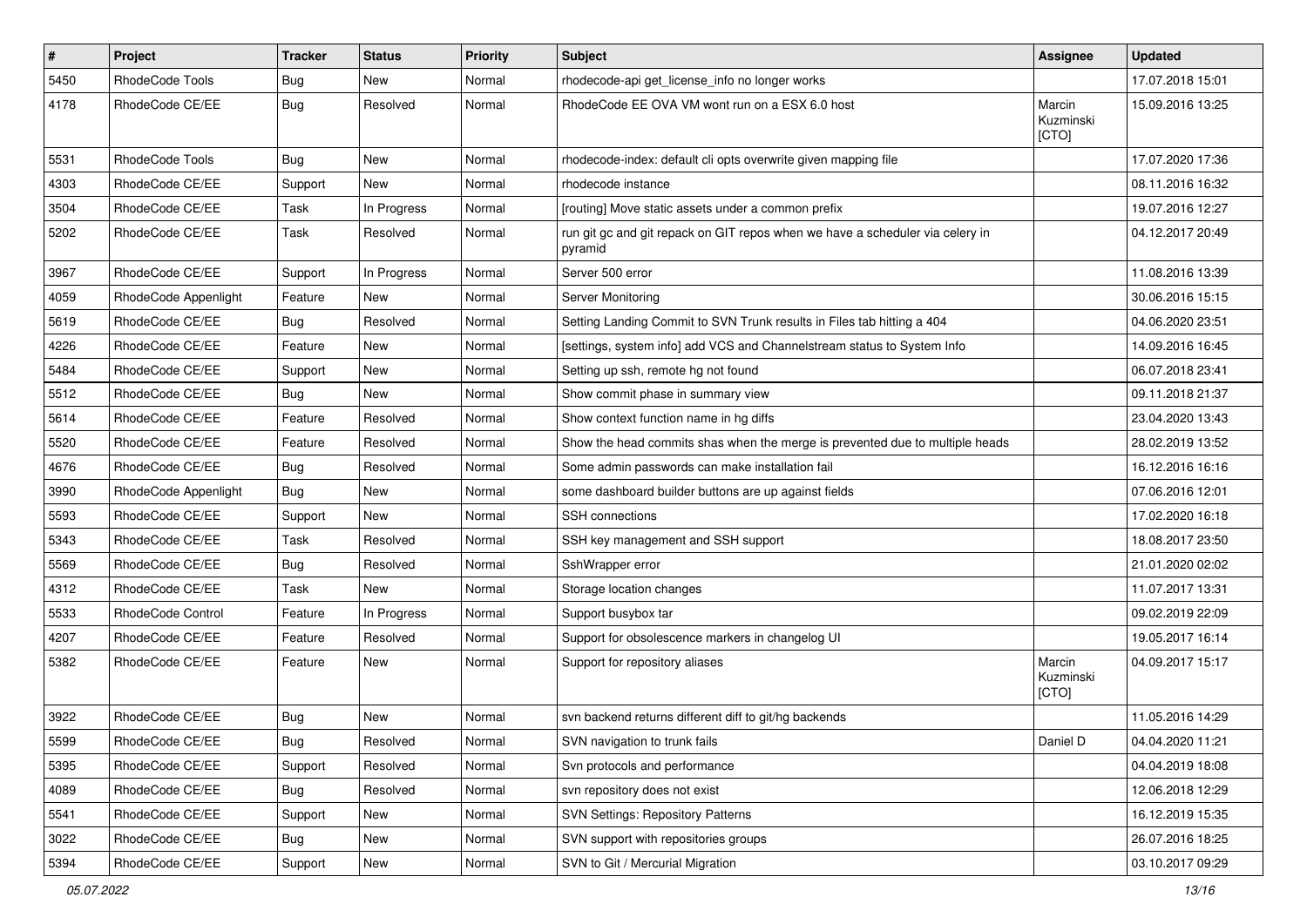| $\vert$ # | Project              | <b>Tracker</b> | <b>Status</b> | Priority | <b>Subject</b>                                                                                                                    | Assignee                     | <b>Updated</b>   |
|-----------|----------------------|----------------|---------------|----------|-----------------------------------------------------------------------------------------------------------------------------------|------------------------------|------------------|
| 3357      | RhodeCode CE/EE      | <b>Bug</b>     | Resolved      | Normal   | switch to sometimes fails to load files metadata                                                                                  |                              | 30.03.2016 10:56 |
| 4276      | RhodeCode CE/EE      | Bug            | Resolved      | Normal   | System info page uses mercurial/git versions from RhodeCode instead of VCSServer                                                  | Marcin<br>Kuzminski<br>[CTO] | 14.11.2016 21:19 |
| 3986      | RhodeCode Appenlight | Bug            | <b>New</b>    | Normal   | table headers should be left aligned                                                                                              |                              | 07.06.2016 11:53 |
| 5277      | RhodeCode CE/EE      | <b>Bug</b>     | Resolved      | Normal   | table id=user list table - Ajax error                                                                                             |                              | 13.04.2017 01:04 |
| 4299      | RhodeCode CE/EE      | Task           | New           | Normal   | TEMPLATE repo groups                                                                                                              |                              | 22.09.2017 10:26 |
| 5649      | RhodeCode CE/EE      | <b>Bug</b>     | New           | Normal   | test-file-upload                                                                                                                  |                              | 17.12.2020 23:08 |
| 4190      | RhodeCode CE/EE      | <b>Bug</b>     | New           | Normal   | [tests] fix or remove rst xss inline test                                                                                         |                              | 22.08.2016 12:15 |
| 4189      | RhodeCode CE/EE      | <b>Bug</b>     | New           | Normal   | [tests, git] count of commit ids is different for git than hg when comparing remote                                               |                              | 22.08.2016 12:34 |
| 4188      | RhodeCode CE/EE      | <b>Bug</b>     | New           | Normal   | [tests, svn] changeset tests produce different results for svn                                                                    |                              | 22.08.2016 09:54 |
| 4090      | RhodeCode CE/EE      | <b>Bug</b>     | Resolved      | Normal   | test ticket                                                                                                                       |                              | 09.03.2021 20:39 |
| 3555      | RhodeCode CE/EE      | Bug            | Resolved      | Normal   | Then disabled repo location change the panel should explicitly state that it's disabled                                           |                              | 25.04.2016 10:34 |
| 5624      | RhodeCode CE/EE      | Bug            | New           | Normal   | Timeout when trying to test SMTP email configuration                                                                              |                              | 01.07.2020 20:01 |
| 4061      | RhodeCode Appenlight | Feature        | New           | Normal   | Timezone for applications                                                                                                         |                              | 30.06.2016 15:16 |
| 5559      | RhodeCode CE/EE      | Bug            | New           | Normal   | Timezone handling issue on repos list                                                                                             |                              | 07.07.2019 22:19 |
| 4255      | RhodeCode CE/EE      | <b>Bug</b>     | New           | Normal   | [translation, i18n] translation not being applied to integrations pages                                                           |                              | 30.09.2016 15:56 |
| 5547      | RhodeCode CE/EE      | <b>Bug</b>     | <b>New</b>    | Normal   | UI not consistent between Firefox and Chrome                                                                                      |                              | 01.03.2019 23:35 |
| 5316      | RhodeCode CE/EE      | Feature        | In Progress   | Normal   | UI should provide checkout URL for a SVN path                                                                                     |                              | 06.11.2017 21:59 |
| 5672      | RhodeCode CE/EE      | Bug            | New           | Normal   | Unable to browse git repository folders with # in names                                                                           |                              | 16.12.2021 18:13 |
| 5475      | RhodeCode CE/EE      | <b>Bug</b>     | New           | Normal   | Unable to locate user in OpenLDAP directory via Idaps                                                                             |                              | 08.06.2018 20:06 |
| 5348      | Documentation        | Bug            | New           | Normal   | Uninstall documentaion missing some steps                                                                                         |                              | 06.07.2017 10:25 |
| 2844      | RhodeCode CE/EE      | Task           | New           | Normal   | Update Bcrypt to a maintained version                                                                                             |                              | 17.02.2018 20:37 |
| 5584      | RhodeCode CE/EE      | Feature        | New           | Normal   | "update pull request link" message on vcs client                                                                                  |                              | 23.01.2020 10:32 |
| 5269      | RhodeCode CE/EE      | Support        | New           | Normal   | Upgrade from RC EE 3.7.1 to RC EE 4.x                                                                                             |                              | 29.06.2017 19:36 |
| 5544      | RhodeCode CE/EE      | Support        | Resolved      | Normal   | Use of authentication token with LDAP account results in account lockout when max<br>bad password attempts are configured in LDAP |                              | 27.02.2019 10:09 |
| 5400      | RhodeCode CE/EE      | Task           | New           | Normal   | User group - subgroup support                                                                                                     |                              | 06.11.2017 22:00 |
| 5259      | RhodeCode CE/EE      | Bug            | Resolved      | Normal   | user-journal storage changes                                                                                                      |                              | 12.04.2017 00:04 |
| 4003      | RhodeCode CE/EE      | Task           | Resolved      | Normal   | User personal repository groups improvements                                                                                      |                              | 07.11.2016 16:12 |
| 3939      | RhodeCode CE/EE      | Bug            | New           | Normal   | [ux] changelog filter blank after going back in browser                                                                           |                              | 18.05.2016 14:50 |
| 3441      | RhodeCode CE/EE      | Bug            | New           | Normal   | [ux] clicking on line in file view scrolls to that line                                                                           |                              | 05.04.2016 13:35 |
| 3455      | RhodeCode CE/EE      | Feature        | New           | Normal   | [ux] commit message search should render entire commit message                                                                    |                              | 07.04.2016 17:50 |
| 3460      | RhodeCode CE/EE      | Feature        | New           | Normal   | [ux, frontend] hide "show more" button when there is nothing more to show                                                         |                              | 11.04.2016 13:37 |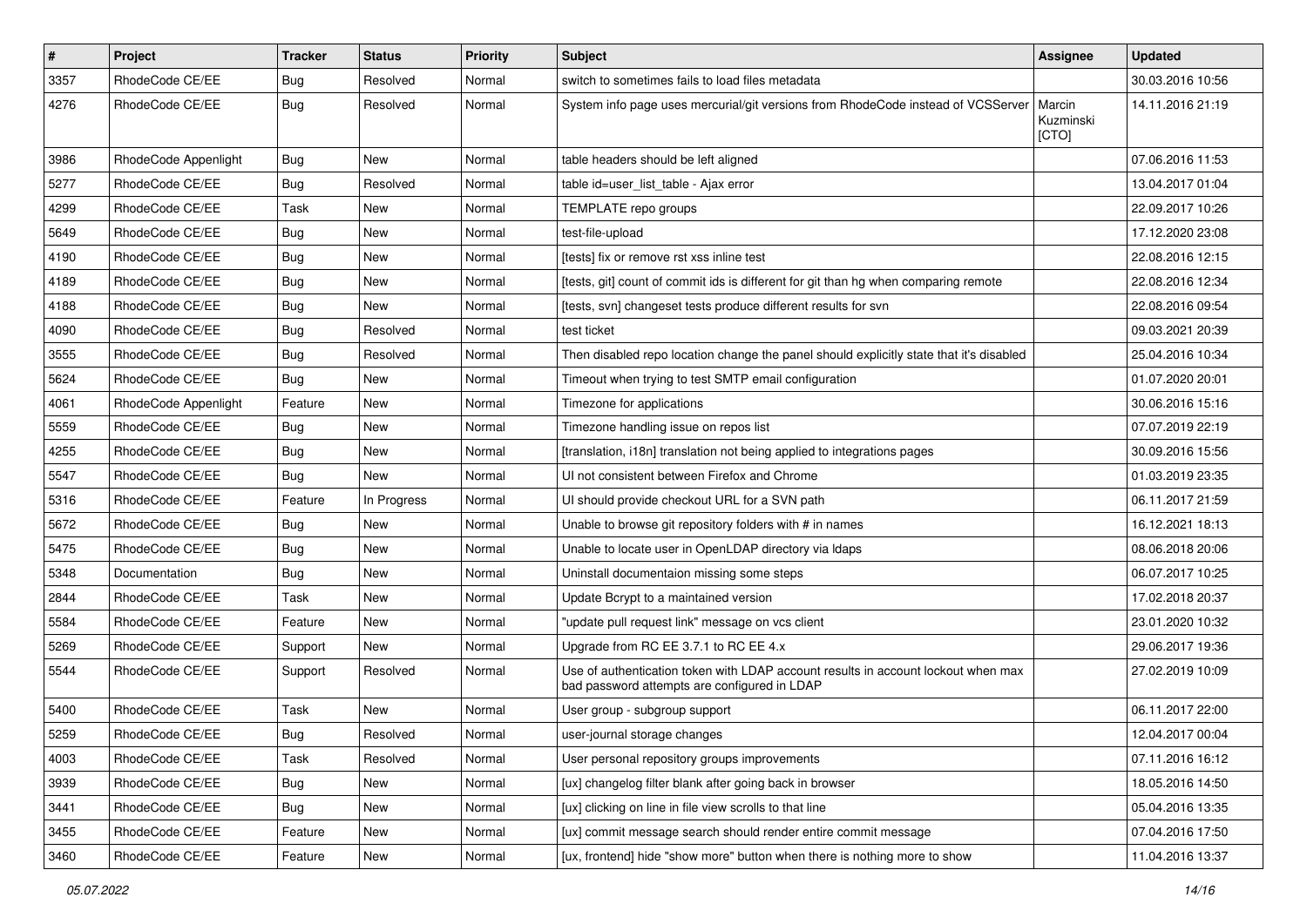| $\pmb{\#}$ | Project              | <b>Tracker</b> | <b>Status</b> | Priority | Subject                                                                                   | Assignee                     | <b>Updated</b>   |
|------------|----------------------|----------------|---------------|----------|-------------------------------------------------------------------------------------------|------------------------------|------------------|
| 4144       | RhodeCode CE/EE      | Feature        | New           | Normal   | [ux] improve enable/disable of notifications                                              |                              | 02.08.2016 17:19 |
| 4065       | RhodeCode CE/EE      | Bug            | Resolved      | Normal   | [ux, login] 404 on login after comment attempt                                            | Marcin<br>Kuzminski<br>[CTO] | 04.07.2016 00:40 |
| 4051       | RhodeCode CE/EE      | Task           | <b>New</b>    | Normal   | [ux, renderering] Consistent formatting on text fields.                                   |                              | 22.09.2017 10:27 |
| 4216       | RhodeCode CE/EE      | Task           | New           | Normal   | [ux, renderers] implement consistent rendering for text fields                            |                              | 06.09.2016 11:46 |
| 5266       | RhodeCode CE/EE      | Bug            | Resolved      | Normal   | Validate if changes in target branches get's propagated on Pull request updates           |                              | 05.04.2017 18:10 |
| 4227       | RhodeCode CE/EE      | Support        | Resolved      | Normal   | VBScript files detected as text/plain - no syntax highlighting                            |                              | 14.09.2016 22:38 |
| 5492       | RhodeCode CE/EE      | <b>Bug</b>     | New           | Normal   | VCSServer + SVN 1.10                                                                      |                              | 26.07.2018 15:01 |
| 4247       | RhodeCode CE/EE      | Bug            | Resolved      | Normal   | [vcs] Using current time as timestamp during archive creating leads to changing<br>hashes | Martin<br>Bornhold           | 28.09.2016 12:07 |
| 5412       | RhodeCode CE/EE      | Bug            | Resolved      | Normal   | Webhook for "pullrequest commented" event returns incomplete data                         |                              | 27.02.2018 18:00 |
| 5471       | RhodeCode CE/EE      | Bug            | <b>New</b>    | Normal   | Webhook integration failing: need more than 3 values to unpack                            |                              | 01.06.2018 02:26 |
| 5210       | RhodeCode CE/EE      | <b>Bug</b>     | Resolved      | Normal   | webook problems                                                                           |                              | 13.02.2017 19:43 |
| 5506       | RhodeCode CE/EE      | <b>Bug</b>     | New           | Normal   | Web UI fonts are not looking good and is difficult to read for people with low vision     |                              | 26.10.2018 09:38 |
| 737        | Documentation        | Task           | <b>New</b>    | Normal   | What is an extra field and how do you add it?                                             |                              | 01.07.2016 14:15 |
| 5626       | RhodeCode CE/EE      | Bug            | New           | Normal   | Whoosh full-text indexing is fully indexing all repos, not recognizing forks              |                              | 02.07.2020 19:24 |
| 3977       | RhodeCode CE/EE      | Feature        | New           | Normal   | Wiki                                                                                      |                              | 05.06.2016 21:11 |
| 5573       | RhodeCode CE/EE      | Bug            | Resolved      | Normal   | Wrong notification Base Url for Email-Integrations                                        |                              | 16.01.2020 08:53 |
| 5588       | RhodeCode CE/EE      | <b>Bug</b>     | New           | Normal   | wrong rendering of issue tracker pattern                                                  |                              | 29.01.2020 11:24 |
| 5518       | RhodeCode CE/EE      | Bug            | Resolved      | Normal   | Zero-sized files in /rhodecode/config/rcextensions/examples                               |                              | 21.01.2020 02:18 |
| 5536       | RhodeCode CE/EE      | Feature        | Resolved      | Low      | Ability to disable server-side SSH key generation                                         |                              | 28.02.2019 13:52 |
| 4017       | RhodeCode Appenlight | Feature        | New           | Low      | application logos need help                                                               |                              | 14.06.2016 11:52 |
| 5342       | RhodeCode Appenlight | Bug            | New           | Low      | Broken link [Applications Modify application]                                             |                              | 21.06.2017 21:21 |
| 4289       | RhodeCode CE/EE      | Task           | <b>New</b>    | Low      | [ce, ee] clean up pygments lexer functions + handling                                     | Daniel D                     | 21.10.2016 14:44 |
| 4040       | RhodeCode CE/EE      | Bug            | New           | Low      | [ce, ee] logout when logged out causes 403 Cross-site request forgery detected            |                              | 23.06.2016 13:40 |
| 4154       | RhodeCode CE/EE      | <b>Bug</b>     | New           | Low      | [ce, ee] user register via github captcha                                                 |                              | 05.08.2016 22:51 |
| 5558       | RhodeCode CE/EE      | <b>Bug</b>     | Resolved      | Low      | Commit compare window covers text                                                         |                              | 08.07.2019 18:12 |
| 5612       | RhodeCode CE/EE      | Bug            | New           | Low      | CPU cores getting maxed out by VCSServer on Repository Size request                       |                              | 03.10.2021 23:25 |
| 4155       | RhodeCode CE/EE      | Bug            | Resolved      | Low      | Date of Last Change is not displayed correctly                                            | Marcin<br>Kuzminski<br>[CTO] | 21.01.2020 02:20 |
| 4259       | RhodeCode CE/EE      | Task           | Resolved      | Low      | Events, create post-create-user event                                                     | Daniel D                     | 30.01.2017 20:11 |
| 5613       | RhodeCode CE/EE      | Feature        | New           | Low      | Feature Request: Issue tracker link in new tab/window                                     |                              | 03.10.2021 23:25 |
| 5575       | RhodeCode CE/EE      | Bug            | Resolved      | Low      | Filtering username containing '-' does not work in Admin audit log panel                  |                              | 20.01.2020 10:04 |